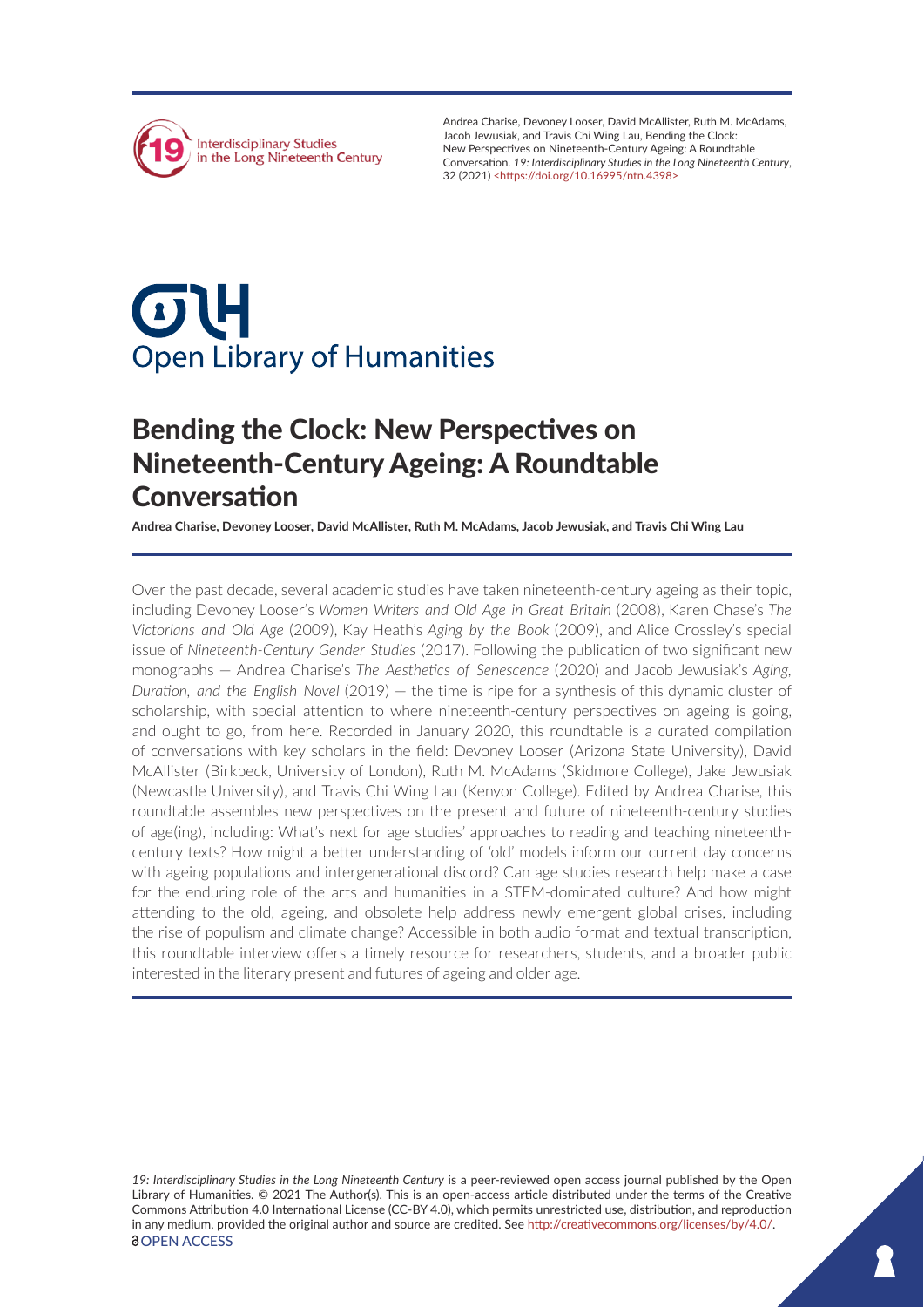

<https://soundcloud.com/openlibhums/19-podcast-bending-the-clock>

# **Introduction (0.00–4.10)**

Hello, my name is Andrea Charise and I am delighted to be your host for a multimedia contribution to the journal *19: Interdisciplinary Studies in the Long Nineteenth Century.*

This special issue of *19* features a range of age studies approaches to nineteenthcentury literature: a timely topic for literary and historical research in this period. Over the past decade, several academic studies have taken nineteenth-century ageing as their focus, including Devoney Looser's *Women Writers and Old Age in Great Britain*  (2008), Karen Chase's *The Victorians and Old Age* (2009), Kay Heath's *Aging by the Book* (2009), and Alice Crossley's special issue of *Nineteenth-Century Gender Studies* (2017). More recently, the publication of Jake Jewusiak's book *Aging, Duration, and the English Novel: Growing Old from Dickens to Woolf* (2019), and my own book, *The Aesthetics of Senescence: Aging, Population, and the Nineteenth-Century British Novel (2020), means* the time is ripe for a synthesis of this emerging, dynamic scholarship, with special attention to where nineteenth-century perspectives on ageing is going — and where it ought to go, from here.

In the wake of major upheavals in literary, economic, social, and medicalized ways of understanding the human condition, nineteenth-century British literature contributed important strategies for representing what Karen Chase has called 'the invention of the elderly subject'.<sup>1</sup> But is this investigation of the past just a static description of history — interesting only to stuffy collectors of historical information about a long bygone time? In this roundtable, entitled 'Bending the Clock: New Perspectives on Nineteenth-Century Ageing', a group of established and emerging scholars offer their insights into the role and relevance of nineteenth-century age studies: Devoney

<sup>1</sup> Karen Chase, *The Victorians and Old Age* (Oxford: Oxford University Press, 2009), p. 13.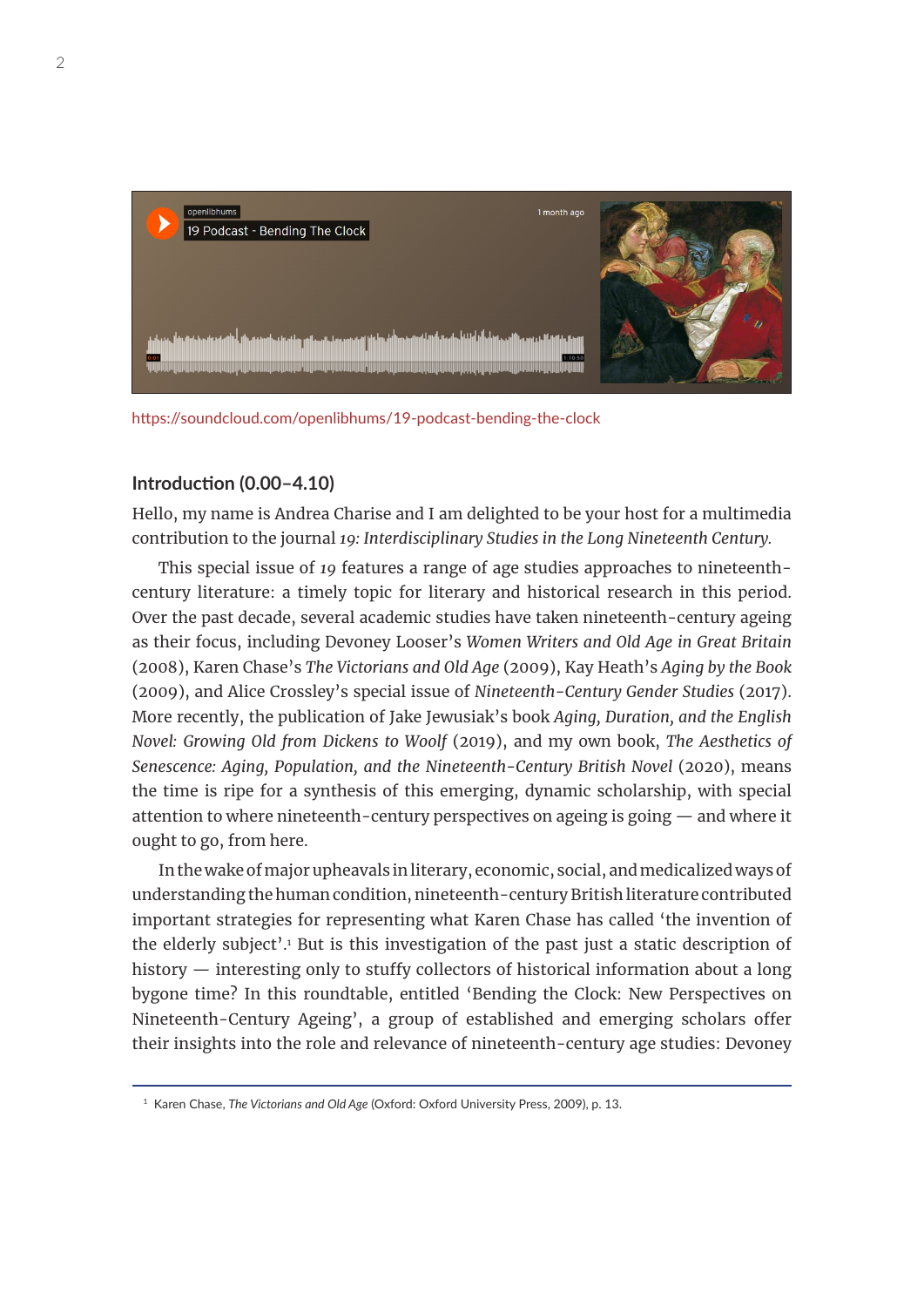Looser (Arizona State University), David McAllister (Birkbeck, University of London), Ruth M. McAdams (Skidmore College), Jake Jewusiak (Newcastle University), and Travis Chi Wing Lau (of Kenyon College). In these conversations we will hear how these scholars have come to recognize the significance of age and ageing in their scholarly and creative work; their personal investments in thinking with age and ageing; the role of age studies, and nineteenth-century literature, in exploring the value of the arts and humanities today; and how theorizations of oldness, ageing, progress, and the obsolete are at the heart of emergent global crises including the rise of populism and climate change.

The interviews you are about to hear were recorded in January 2020 at the annual convention of the Modern Languages Association in Seattle, Washington, USA. I mention that here because context matters, of course. But given the transformative world events of 2020, including the coronavirus pandemic  $-$  which, at the time of this recording, has claimed the lives of almost two million people around the world, many of them older persons living in long-term care — but also the murders of George Floyd and Breonna Taylor, which catalysed the global resurgence of protests for police reform and justice for Black lives, the time elapsed between recording and publishing these interviews highlights not only what is missing, but also what endures. As you listen to these conversations, whenever that might be, take note of how time's passage leaves its mark on these discussions of ageing. But also, as well, pay attention to where the issues discussed here remain, persist, and evolve well beyond the constraints of 2020's temporal frame.

As A. T. Q. Stewart writes in *The Shape of Irish History* (2001), 'we measure time by the customary lifespan. A century seems a very long time to us precisely because it is just beyond the normal.<sup>32</sup> In 2021 it's clear that exactly 'who', and what, that sense of 'normal' temporality serves — and the modern ideologies of ageing, progress, and historical time itself — are issues with deep entanglement in nineteenth-century British literature and culture. To find out how and why this might be the case, let's turn things over to our guests, beginning with Devoney Looser, for their perspectives on the old, and new, of nineteenth-century age and ageing.

# **Devoney Looser (4.10–13.51)**

I'm Devoney Looser. I teach at Arizona State University and I write books and other fun things.

<sup>2</sup> A. T. Q. Stewart, *The Shape of Irish History* (Belfast: Blackstaff Press, 2001), p. 16.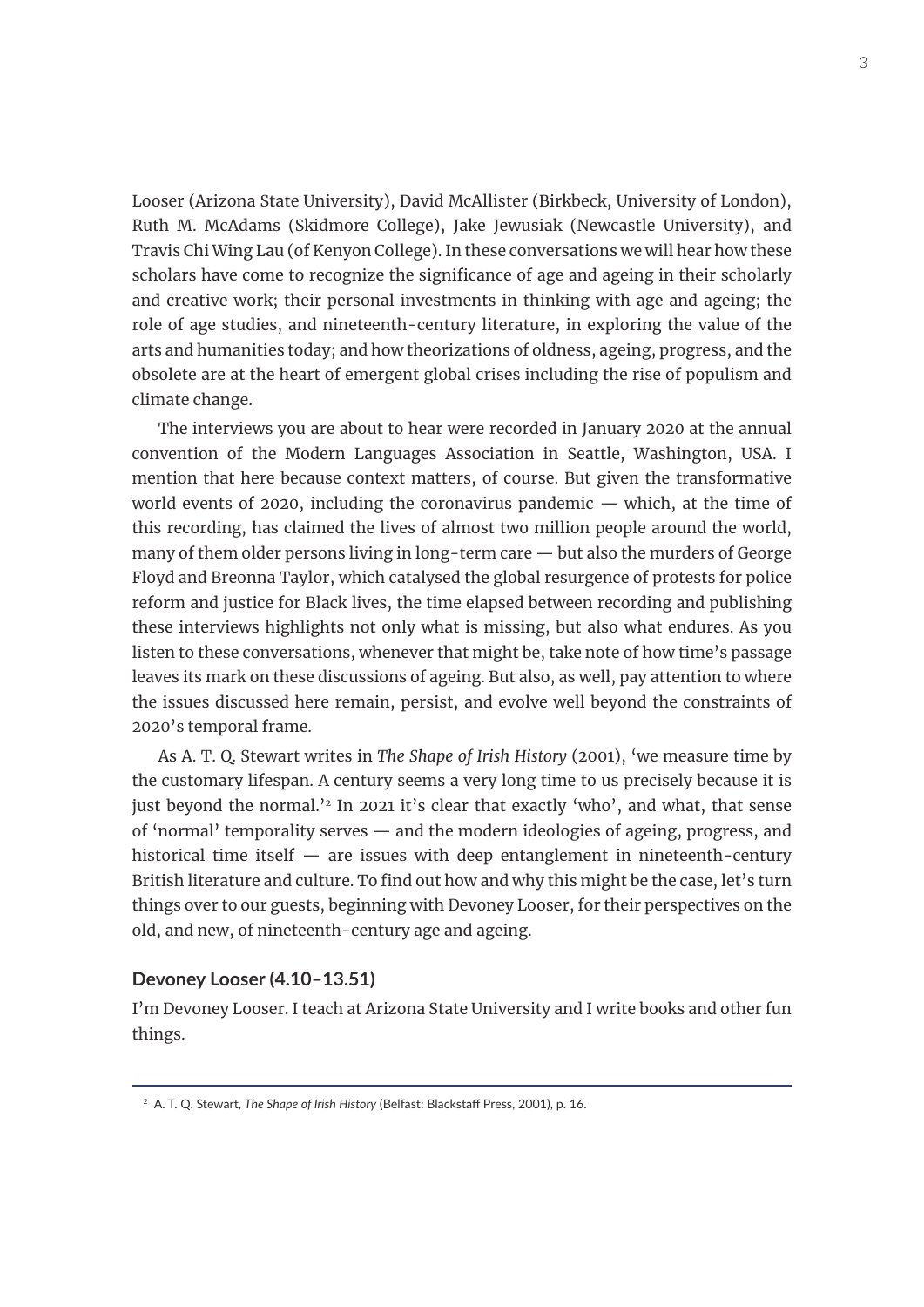# *On multigenerational living and coming to age studies*

I see the field of age studies as central to how I think, and live, and breathe in the world now. I mean, that's sort of what any field of study does to us, doesn't it? It reorients what we see and what we look at in hopefully positive, productive intellectual ways. So even in the pivot to the work that I did on Jane Austen, who of course only lived to fortyone — and maybe didn't make age as central a category, or at least old age as central a category, to her work as some of us might have wished — I still see age studies as part of that work.

When I was ten, my grandfather passed away and my paternal grandmother moved into the home with us. So I grew up with my parents, my brother, and my grandmother in the household. It definitely showed me things and made me think differently about late life. Not always positively. She and I had a very fraught relationship. She had been a really important person to me up until age ten; and after ten, it was utterly fraught! [laughs]

Having a woman in our home who was telling me things that were even, at the time I thought, crazier than what my mother was telling me, you know: 'When are you going to get married?' '*I'm 14, Grandma!*' These kinds of things. But it really shaped me in ways that I didn't understand towards thinking about the life course and thinking about generational issues.

When I was an undergraduate, I had an opportunity to take a class called 'Grow Old Along with Me, The Best Is Yet to Be'  $-$  right, that famous nineteenth-century quote — with a professor named Barbara Andersen, who was herself at that point nearing retirement age. But she had a group of traditional-age undergraduates reading literary texts that specifically took old age as a subject. So my first course in age studies and in humanities was as an undergrad — no one was calling it age studies. I didn't know that I was doing something that would later produce research questions for me, but it was a really formative experience.

#### *On opportunities and barriers in age studies research*

My book, *Women Writers and Old Age in Great Britain* — so that book came out a decade ago. I think even over the past decade, the responses have changed. Partly that's thanks to work like yours and other brilliant people in age studies, making it clear that when we say age, we don't just mean old age. And when we say old age, we don't just mean this thing that's not for people except if they're old. But I think when I first published in that field, there were lots of people who said, 'you're a (quote, unquote) young person or a middle-aged person: Why would you want to do this work?'. Increasingly, as age gets added into more people's automatic thinking about what it means to study something intersectionally, it will be less weird. I think it's already less weird.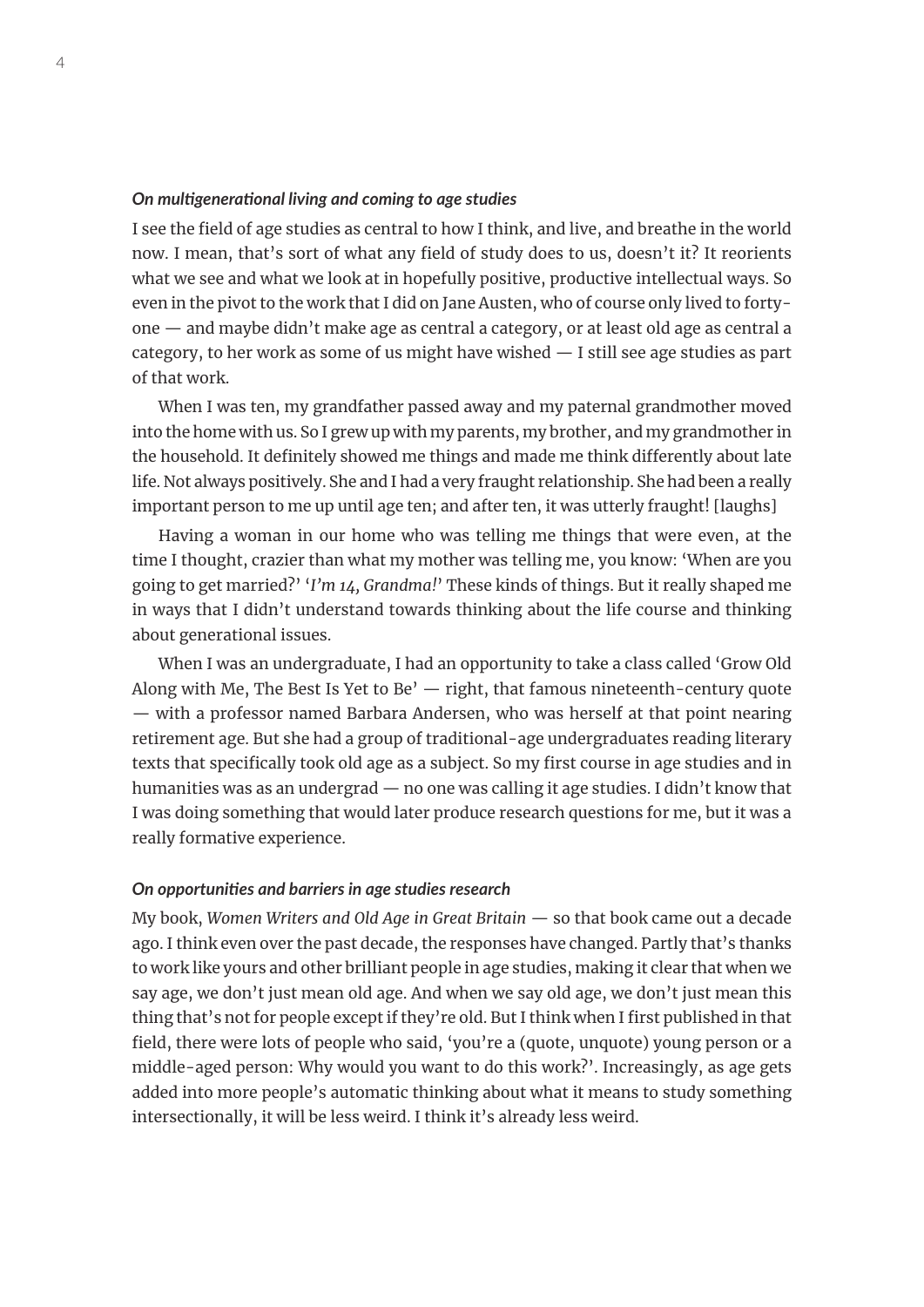I don't know if I have gems of wisdom for someone to offer an adviser who's giving pushback. First of all, I am shocked that such people exist. So that shows my own corner of the world  $-$  that I'm not maybe experiencing enough beyond that corner! But I am really interested to think this through, because what you're describing is an academic system where in all likelihood, somebody (quote, unquote), older is telling somebody younger, more junior, not to do work on a demographic that is more like the  $adviser$  — in all likelihood — than it is like the person writing. So that's bizarre, first of all, and makes no sense. But I think showing the work that's being done is crucial. So many people are out there working now to make [age studies] more visible. The journal [Age, Culture, Humanities](https://ageculturehumanities.org/) is one that I'm really excited to see have such great visibility, it's open access. There are just wonderful things that you could point an adviser to very quickly if there's a sense that this is not work where there is already a building audience.

# *On ageing, activism, and the politics of literary studies*

I would like to think we could define activism more capaciously. Just as we've defined age in narrow ways that have been damaging, we  $-$  and here I mean, academics  $$ have identified activism in ways that are perhaps too narrow and damaging. I see some similarities in how those [terms] function; I don't know that I have used the word *activism* to describe what I do when I write or publish or speak. And I don't know how you feel about using that label for what you do, but it certainly belongs. I think it makes sense to put it there. That is, if you are working to persuade and bring about social and political change through any means, that you're doing that. It is a form of activism, in a sense. I think perhaps when we put that label on it narrowly, we're trying to say, 'I am knowledge making' — which has some fewer kinds of political valances, and that *knowledge making* is doing politics in a way that's easier to defend intellectually. Whereas *activism* is this thing you do if you are in the streets, pushing people, rather than trying to argue with them with ideas. And I think that's a really dangerous divide. And just to be clear: I consider my work deeply political and all the ways that are, to me, empowering and meaningful to repeat that word. But I understand that not everyone, even in the humanities, who affiliates with that term as a scholar, thinks that literary studies are political — or political enough.

Age is unusual in that it's the kind of life course experience all of us get to experience — if we're lucky enough, right? All of us get to make it to old age, if we're fortunate: at least that's how I imagine old age. That's unlike a lot of other identity categories. But I don't think its differences ought to mean that it doesn't belong in the wheelhouse with them; I think it absolutely belongs there, and our sense of past, present, and future are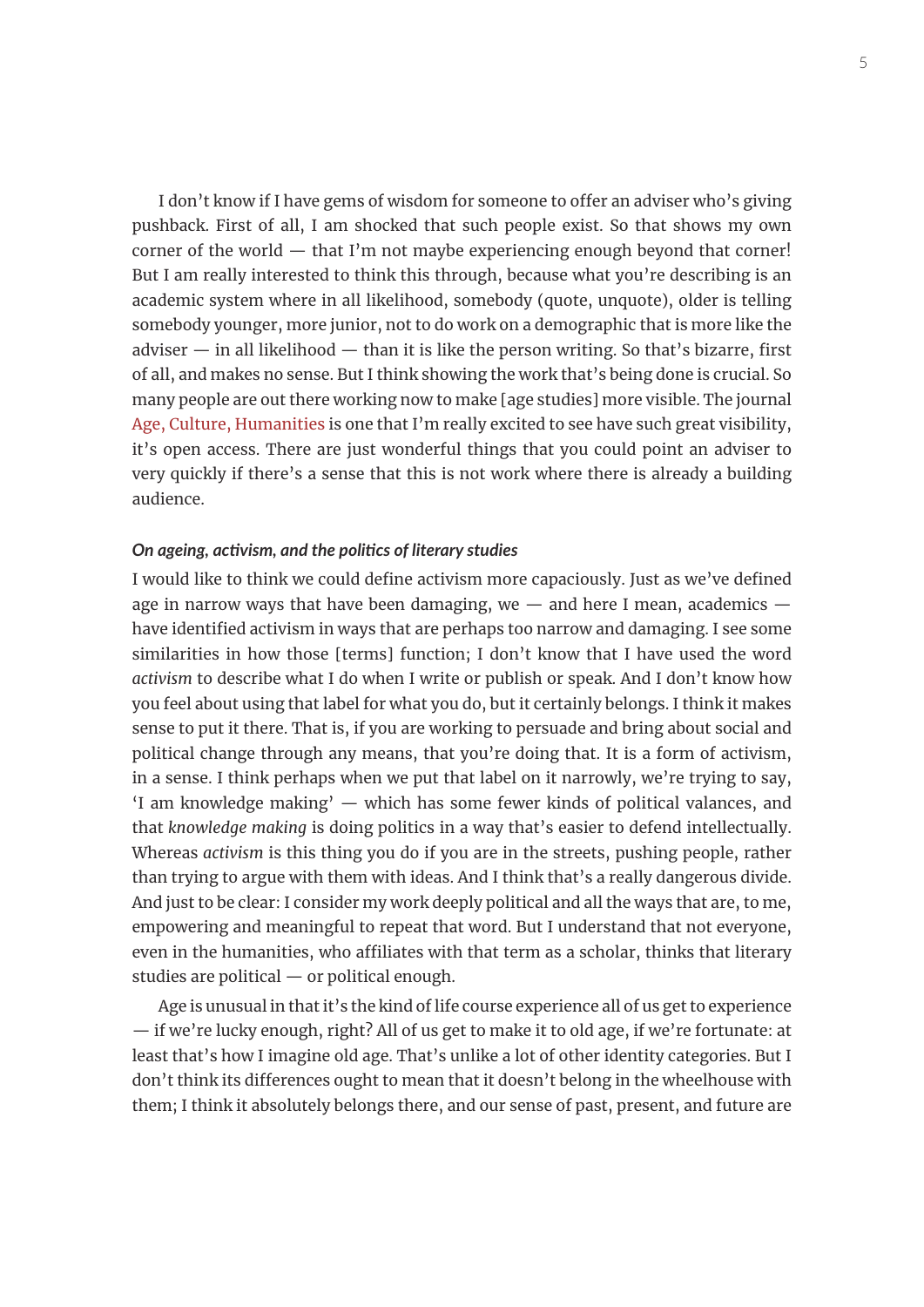enriched by putting [age] there. I don't think we're in a position globally where we're going to get to ignore it. And especially in industrialized countries, I know, you know, all these numbers incredibly well, the 'grey revolution' (or whatever it's being called this week! [laughs]) is obviously going to force people to see old age in ways that are new, or different, or newly visible.

# *On nineteenth-century ageing, resilience, and research methods*

There wasn't one way to be an older person, an older woman, even an older author, or a celebrated author in the nineteenth century. There were many ways, many problems — but there were some pretty damaging and clear patterns for how to respond to individuals in that category as a group. For that reason, I think studying [nineteenthcentury literature and ageing] together is meaningful, looking at the strategies that they had to respond to those stereotypes, the ways that they were limited by sexism and ageism (as we'd now call it): that those kinds of things really come to the fore, when you study older women writers as a group.

# **Andrea Charise**: Can you give an example of one of those strategies?

One of my favourite stories from the [*Women Writers and Old Age*] book is the writer Hester Lynch Piozzi, who in old age was still very sociable and very excited, I think, to receive visitors. At the same time, the way that she received them was maybe not always to her liking. She was living in Bath, England, which is known for its Roman ruins, the hot springs, and all sorts of things there. She started to refer to herself as one of the 'antiquities of Bath'. I think that shows a great sense of humour; also an understanding that people were coming to gawk at her. But, at the same time, she liked that she wasn't being isolated. That's the kind of rhetoric that I would point to, as someone being 'resilient' in the face of circumstances that weren't entirely positive, honestly. By the way, her last work remained unpublished, and she gave it the subtitle 'A Granddame's Garrulity'. I think that is also a really powerful statement of talking back to the powers that be, that were ignoring her and not giving her the opportunity to put her words before a public — but also making fun of the stereotypes that were being thrust at her.

I wrote about this a little bit in an essay called 'Why I'm Still Writing Women's Literary History'.3 I am troubled, and I think we are still ('we' meaning academics), we are still doing this where we say that old methods are somehow lesser methods. If, every time we called something 'old', we thought about what we were saying, that would be

<sup>3</sup> Devoney Looser, 'Why I'm Still Writing Women's Literary History', *Minnesota Review*, 71–72 (2009), 220–27.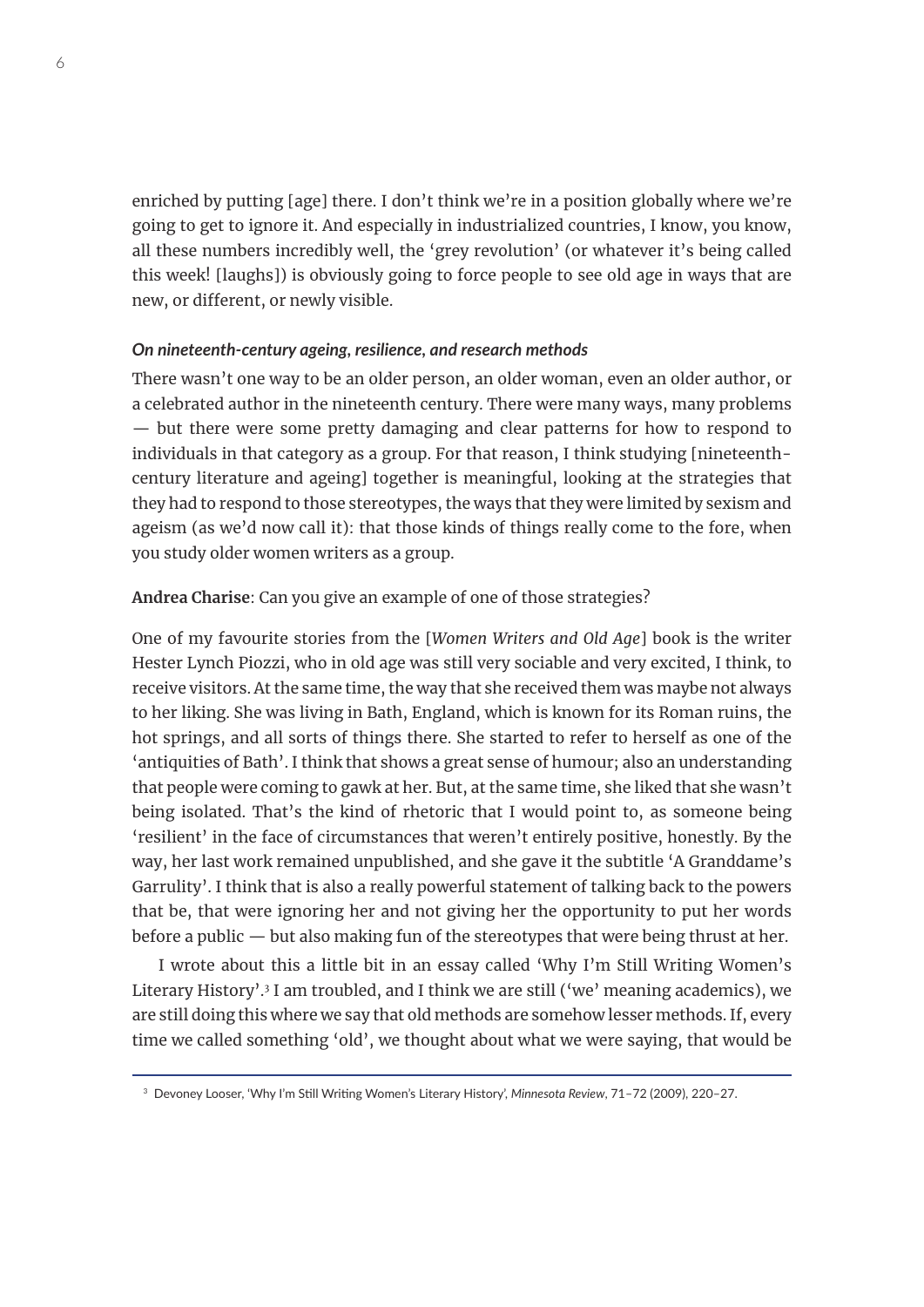really valuable. I get very frustrated with the idea that the new is automatically good and the old is automatically bad; I think we've done this in our methods, I think we've done this in our findings. We've really, as academics, overvalued whatever the thing of the moment is — and I don't mean new questions. I mean, the idea that something that was done twenty or thirty years ago is automatically not as good. This is something we are doing to ourselves that we can change. This is not our going out and trying to advocate for something in the wider world that's being done to us or to populations of people. This is something we could change in our own field, and I'd like to see us do that more.

# **David McAllister (13.57–25.02)**

My name's David McAllister. I'm a senior lecturer in Victorian literature at Birkbeck, University of London, where I'm the director of the Centre for Nineteenth-Century Studies.

# *On ageing and contemporary politics (Scottish independence, Brexit)*

My interest in this field is relatively new. I had reached the end of a book project and my monograph [*Imagining the Dead in British Literature and Culture, 1790–1848*, Palgrave] came out at the end of 2018. That was a book that looked at the idea of the dead as a social group in the early nineteenth century, and the politics of either including or excluding the dead as an idea within society. I've come to ageing, partly, working backwards from death to ageing. Presumably, there's a teleology there which is going to see me move towards adolescence and conception! But, fundamentally, I've come to see resonances between my first body of research on death and dying, and then on age and ageing studies — which is the direction that I'm going in now.

The origin for me is actually contemporary and political. I'm Scottish but I live in London. I've lived in London for my whole career, essentially, and most of my adult life. And in 2014 there was a very divisive Scottish independence referendum, which I followed closely, of course. And I was struck in the aftermath — it was a very close vote — by the blame, which focused on 'the old', who were identified as being the group who had sold us down the river, or who had voted 'no' in such numbers that independence didn't happen.

When you looked at the actual breakdown of voting patterns and so on, it turned out that this was a convenient myth: the ageing and elderly were shouldering the blame for lots of other kinds of demographic breakdowns, and more interesting, more significant political fractures within Scottish society  $-$  so I'd had the germ of an idea, which was based on the contemporary political scene. That was then redoubled in the aftermath of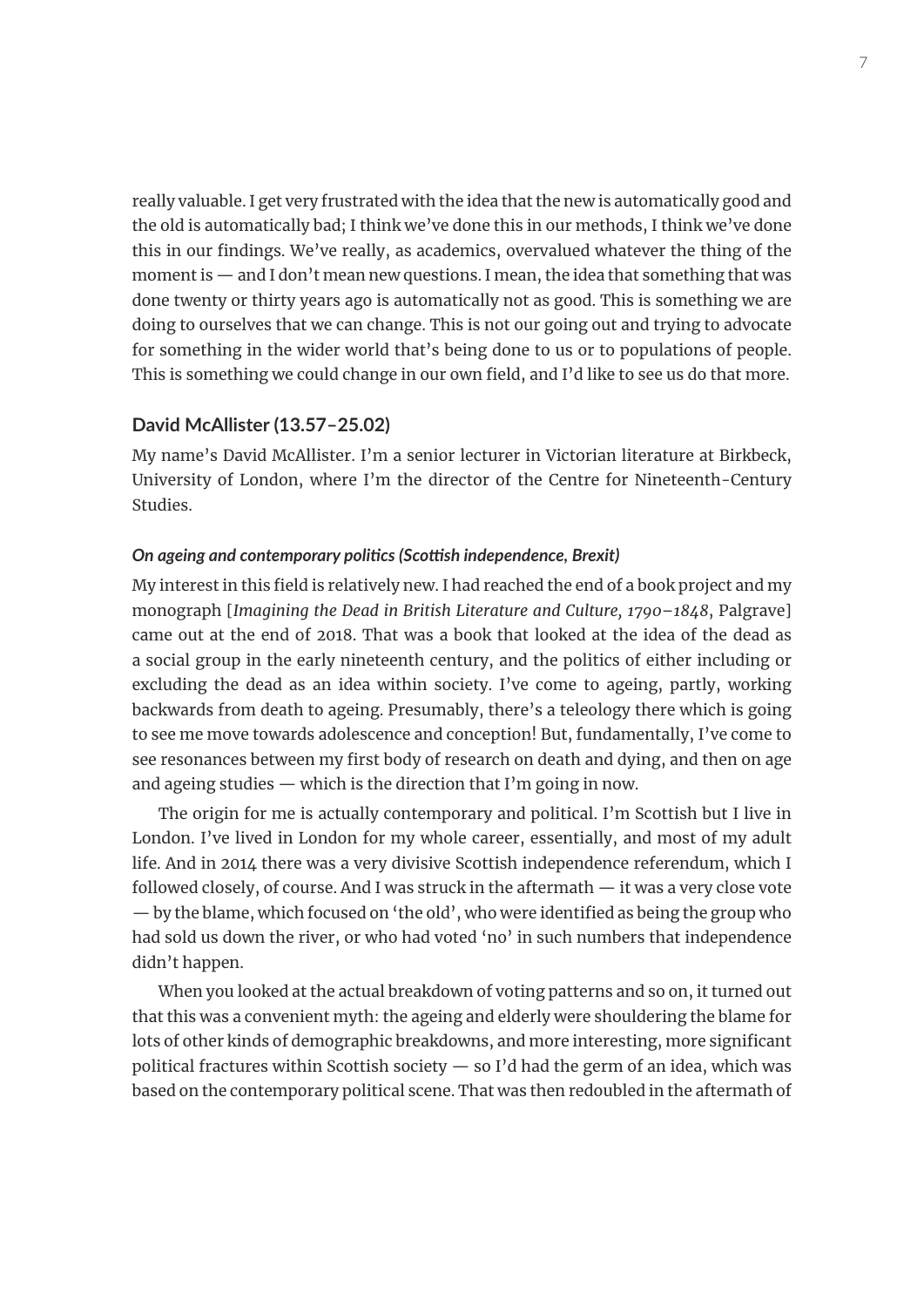the Brexit vote, which followed two years later in which a similar kind of narrative played out. On both occasions, it was actually my side of the argument that was identifying the elderly as a 'problem' that had to be policed, or dealt with, or endured, even: until enough of them had died to run another vote.

And that's where the parallels of my earlier work struck me. Partly because this identification of an out-group within society  $-$  who can shoulder the blame for the failure of progressive or revolutionary or radical politics — was something which emerged in the aftermath of the French Revolution (except in the latter case, it was focused on the dead and on excluding the dead, and blaming the dead, for the sorts of cultural inheritances which made reform as a process so slow in the early nineteenth century). So I saw the similarities between the two eras. And that piqued my interest to show how, and whether, this generational sense of tension and imbalance and injustice was present in the nineteenth century, which is where my research interests lie.

#### *On Charles Dickens and Victorian ageing discourse*

I work on the novel mostly. I suppose it comes down to a question of whether or not one considers population in the aggregate, on the whole, in the way that these largescale political events did: where you have a referendum in which the results are broken down, firstly, into two big categories (who voted 'Yes'; who voted 'No'), and then into a series of demographic categories where you have, say, 15 million old people voting 'Yes' and 14.5 million old people voting 'No'. Literature — certainly nineteenthcentury literature — famously, attempts to put us into a sympathetic engagement with individual lives as they're lived, in ways which hopefully should complicate, and widen, our sense of individual lives versus aggregate populations.

Thus far in my studies on this area, I've mostly been focusing on [Charles] Dickens. Both *Dombey and Son* and *Nicholas Nickleby* strike me as being novels which are fundamentally about a sense of generational fracture and tension. It was an odd period in Dickens's life. There are letters from about 1846, I think it is, where he begins to grow a moustache for the first time. He's on the verge of going to Italy at this point actually, it's slightly earlier, 1844 maybe — and he grows a moustache. He secludes himself so that nobody can see the moustache in the process of formation. When he grows it, he's just on the verge of going to Italy, and he writes this desperate letter to his brother to say, 'can you go to a barber's and get me a bottle of hair dye, please?'. Evidently, his moustache had come through grey. Now, he's only thirty-two or thirtythree, but the signs of ageing provoke this reckoning, I think, for Dickens of where he stands in relation to his youth and to a kind of demographic bubble where in the 1840s there was a baby boom, which was coming to an end. There was a kind of bulge of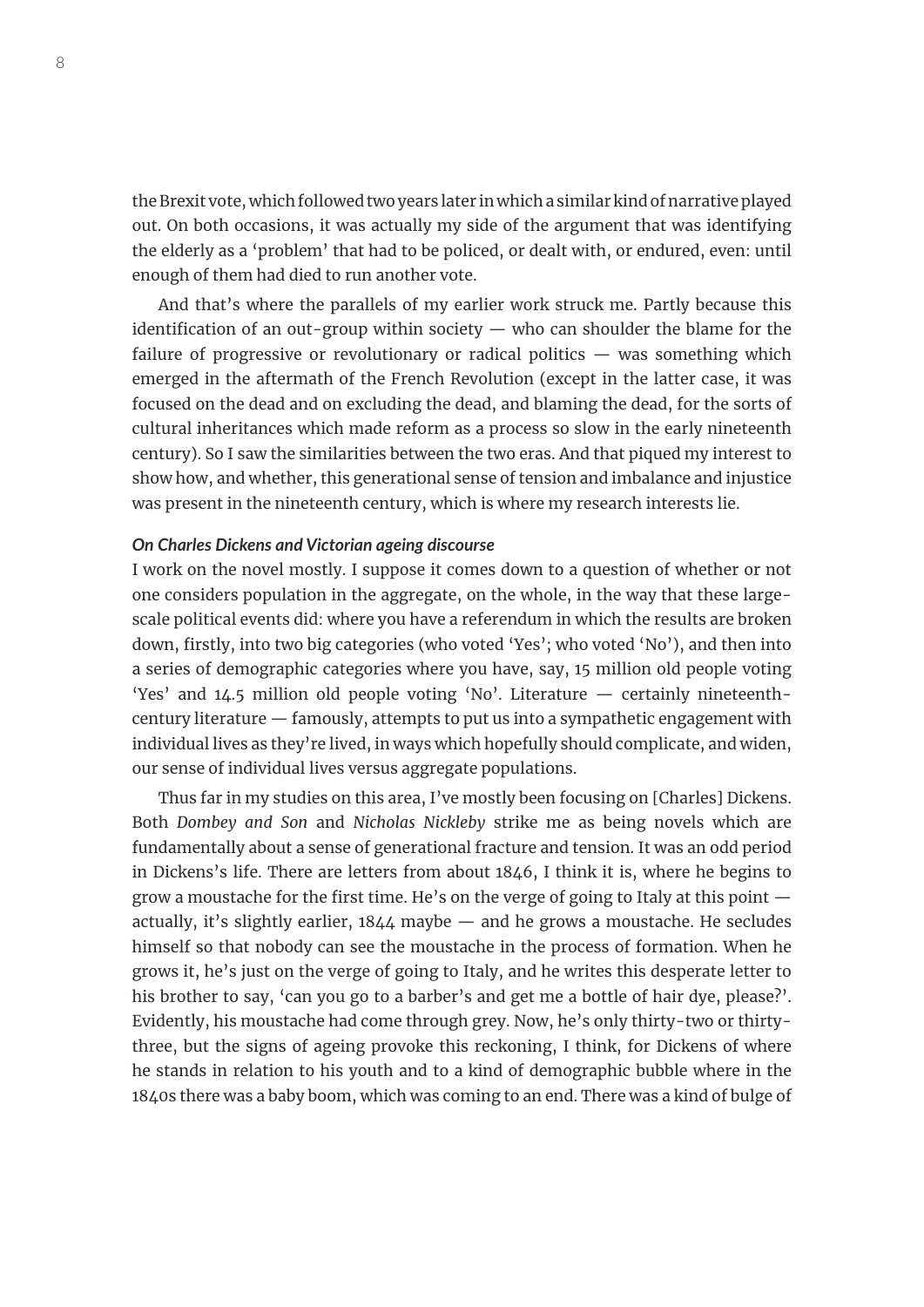population in their thirties and forties, who were finding that they weren't being given opportunities for advancement politically or culturally. Also in relation to impending old age: where he [Dickens] could look forward and see himself occupying a particular position within the life course [but] perhaps much earlier than he had imagined. And his body begins to betray him at this moment. So he looks for ways in which to disguise the process of ageing. And that, as we know, was a fundamentally Victorian cultural situation where particularly male bodies — obviously female bodies as well — but male bodies at this time were increasingly valorized as the means of wealth generation. The sense of people reaching their apex at fifty was in retreat, and products began to come onto the market to disguise the signs of male ageing for the first time, I think, really. So Dickens participates in this culture. He also writes about it in these novels.

*Dombey and Son* has a kind of evacuation of youth: it has children, and it has old men and women. In this vastly populated novel, there are only one or two characters who are in their twenties or thirties. One of them is Edith, who marries Dombey senior: she's conveniently, or specifically, poised at twenty-nine, the end of her reproductive peak, I suppose, in Victorian ageing discourse. Another one is Toodles [Mr Toodle], who is a working-class, very fecund engine driver who has five kids. When Dombey meets him, Dombey is constantly looking in the mirror and looking at signs of his own wrinkles developing, his hair receding. He looks at Toodles, this broad shouldered, workingclass man, and he says his hair looks 'suspiciously dark. Maybe it's all the coal dust.' But of course it's not the coal dust; it's that he's young. And Dombey is obsessed with being old and with not having replicated himself through producing a male heir. *Nicholas Nickleby* again is about an antagonism between Ralph Nickleby, as an elderly man [and his nephew Nicholas], who won't move aside for his younger nephew. And they are antagonistic towards each other. So I think that reading age, reading generational tension, into Dickens's mid-career novels will give me some new perspectives on what are some very familiar texts.

#### *On Birkbeck, late life learning, and the humanities*

Your first question about whether I had a personal investment in this. There are usually raised eyebrows: 'what could this middle-aged man be doing interested in ageing?' [laughing] So I think there's a comedic impulse to suggest that this is personal rather than intellectual. But I'm not sure that those categories, in our line of work, that those categories can be ever entirely separated — or should be entirely separated.

Birkbeck as an institution is interesting. It began life as the London Mechanics' Institute in 1823 and, throughout its history, it has been a university for working people. We teach in the evenings. We teach at night. We don't teach any daytime classes.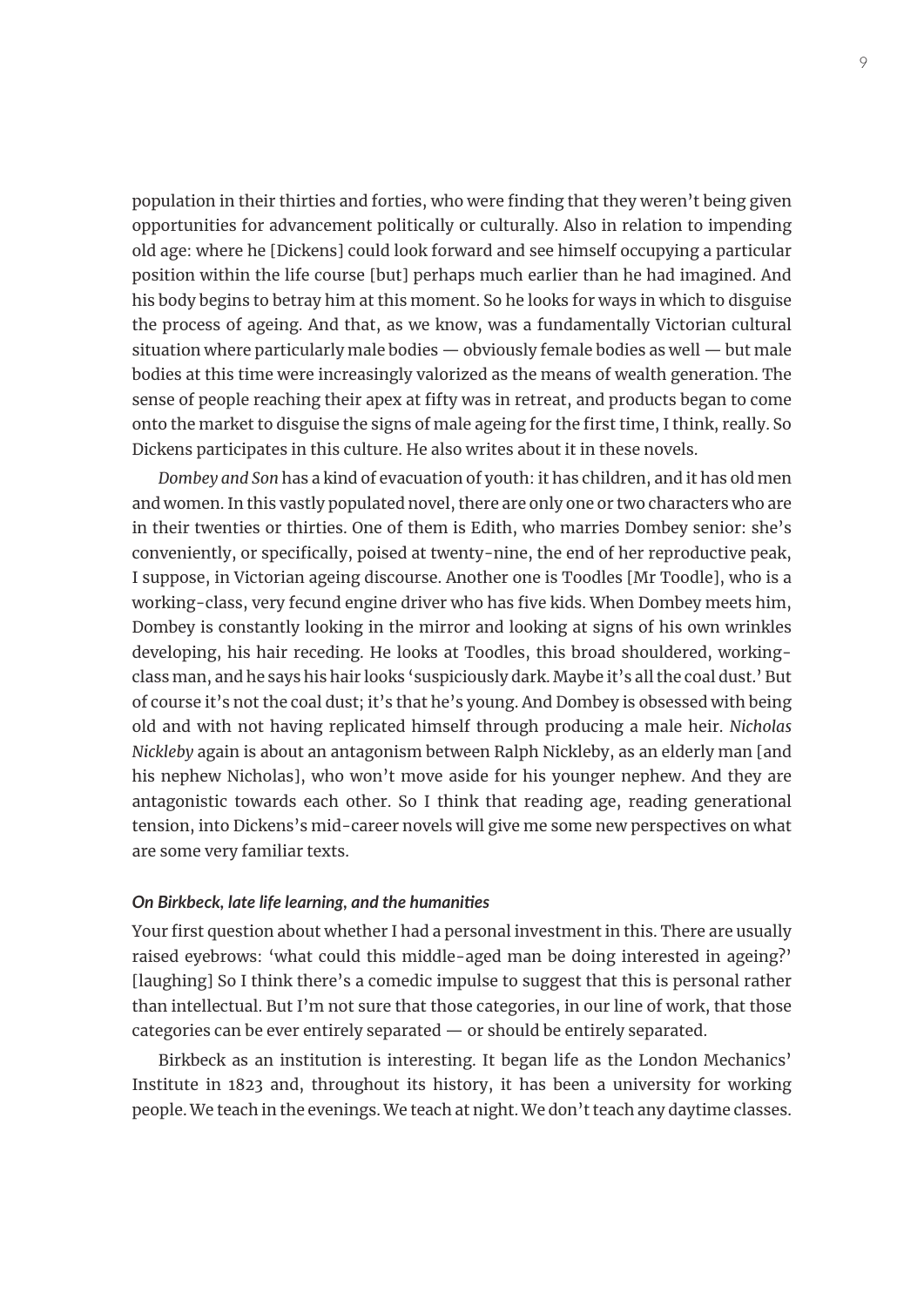Historically, we've had a majority of mature students: people who are returning to university or people who never made it to university in the first place. We have people coming onto our MA in Victorian Studies who are in their seventies and undertaking PhD work at the same time. We have a very mixed age range of students at the moment who cover the whole of the adult life course.

I'm planning an MA module on the topic [of nineteenth-century ageing] and I imagine it'll get a good response. I haven't yet flown it with any students, so I can't say what the response will be. Colleagues are keen because we have a strong medical humanities cohort in the research cluster within the university. And there are obvious ways in which this is a topic which speaks to some of the major issues, I think, facing English literature as a discipline, but also the humanities more broadly.

Since I've joined Birkbeck, there's been a series of periodic financial crises, which is common across the humanities in most of the West, at least. One of the issues that has come up has been the government in the UK clearly doesn't value these adult learners or late life learners and, in fact, sees the prospect of somebody coming back in middle age or in later life to do particularly a humanities degree as something which is an indulgence  $-$  a frippery. I think that it's important that people challenge that. And I think that the kinds of  $-$  oh, how to describe it  $-$  the kinds of arithmetic calculations that are involved in saying, 'so-and-so is such an age, they therefore realistically only have two or three decades, statistically, left to go. How much should we invest in their education?'. Or, 'how much on an individual level should I invest in my education at a later stage in life?'. Those kinds of accountancy questions — where you're asked to weigh up the value of a humanities education versus cold hard cash, whether governmental or personal — I think those are tricky and complex and they're coming increasingly under pressure. Birkbeck's model has been to push back against that and to insist on the social benefits as well as economic benefits of late life learning. The issues are very much in the balance in the UK at the moment.

The impossibility of imagining one's own later life is something which only becomes apparent as one ages. So this is necessarily a retrospective mode of thinking in the same way that I think is impossible to imagine the dead without having gone through the death of another. Fiction potentially offers people, if not a kind of authentic experience of how to think with age, then a convincingly ersatz one which might nevertheless perform some of the same functions as something which did, authentically, give you an account of ageing and the elderly. Or of different generations, not as entirely other from yourself but as yourself merely projected forward by twenty or thirty years: a projection that I now realize happens really quickly, but which in my twenties, I found fundamentally impossible.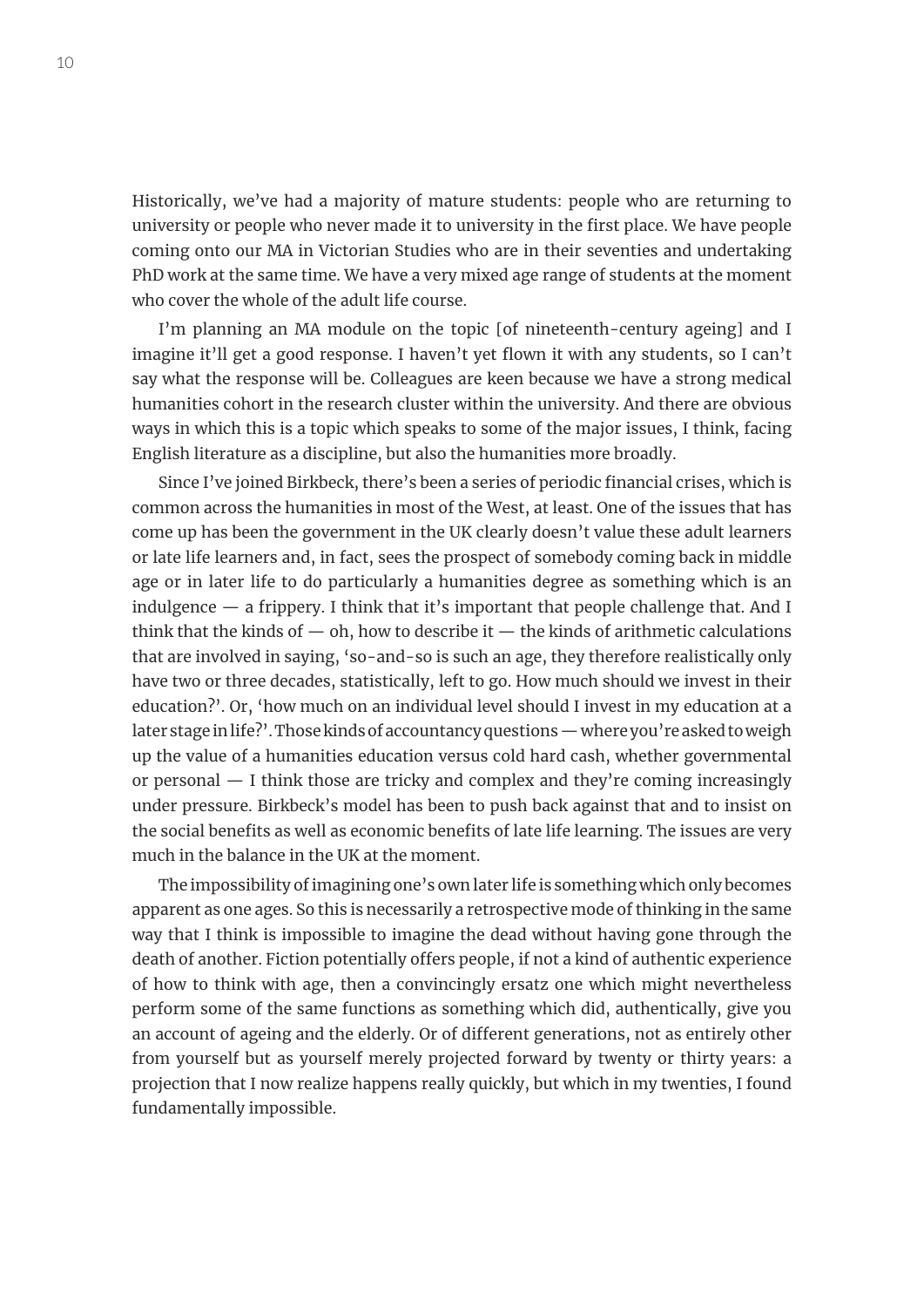#### **Ruth McAdams (25.10–35.26)**

I am Ruth McAdams. I am a visiting assistant professor in the English department at Skidmore College, where I teach courses on literature and writing. My research field is Victorian literature and I'm currently revising my dissertation into a book. The tentative working title is *Trivial Histories: Unfashionable Persistence and the Present in Victorian Literature*. The project is on 'trivial' or trivialized forms of historical consciousness in Victorian literature, the way that these theorize non-progressive temporalities, and the difficulties of narrating progress. So, I have chapters on Disraeli, Thackeray, Martineau, and Hardy. I work mainly on novels, but also on life writing as well.

#### *On ageing and 'trivial histories'*

I feel a little bit like an interloper in age studies. I don't really study ageing; I study the literary  $-$  or maybe just discursive  $-$  representation of old people for particular political and aesthetic ends. And it's a highly questionable representation that I'm looking at! For me thinking about ageing rhetorically has proven really fascinating, but I'm not smart on the topic of the actual lived historical experience of ageing. That is somebody else's project.

One of the 'trivial histories' that I'm interested in is the treatment of the figure of the old person: as a kind of walking, talking, untouched time capsule from the past, the recent past. This is a really fascinating vision of history that that kind of model suggests. It's one in which individuals are locked into the mores or the norms of a particular time, let's say, their early adulthood: and time passes, but individuals don't change. Using this vision of old age allows us to suggest a vision of progress over time, whereby freezing the individual in time allows us to narrate a model in which the next generation comes and improves upon what the past generation has done.

It's a kind of strange treatment of the young as the future and the old as the past, with no one existing in the present moment — that category [the present] kind of getting emptied out. As you can imagine, this is a wholly messy model, so my book project contains readings of texts that are often focused on moments where an older person either talks about getting older, talks about ageing, or seems to speak from the past and to carry knowledge forward, that's either being passed on or maybe failing to be passed on.

The way that the discipline of history and the serious writings on historiography (by people like John Stuart Mill, Thomas Babington Macaulay), the way that those get theorized in the nineteenth century is about structural change, big structural change. By contrast, the 'trivial' kinds of history that I'm looking at are things that *seem* to reflect history, that seem to change over time, but that get construed as irrelevant or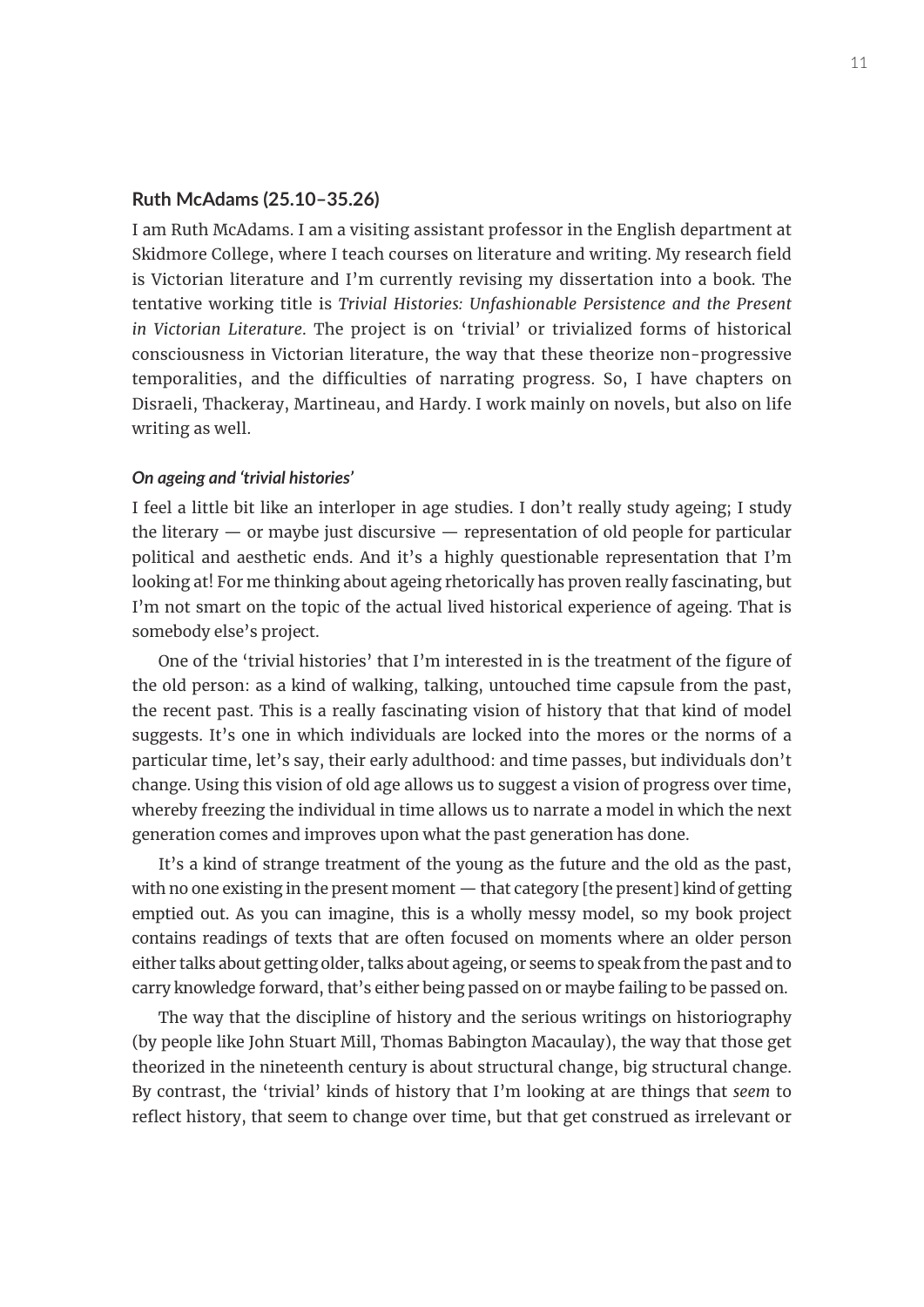not that important. So, what your grandfather says about the 1950s is not actually as 'important' as the serious, empirical, often very numbers-oriented work about change over time: [the latter] is where 'real' history happens.

Old people are just one of my touchstones. I also look at fashion, which is also something that changes over time, but the changes seem random and not that important, or at least that's the way that they are construed. I'm interested in recovering a more meaningful form of historical engagement in these seemingly trivial moments. And it's a word [i.e. 'trivial'] that I'm not entirely comfortable with, because sometimes if you use the word 'trivial' in your book title, people think that you and your project are trivial. I'm really theorizing the concept of the trivial: I think it's a very robust and serious engagement with the concept of the trivial, but it's something I'm still wrestling with.

#### *On life writing and memoir*

I got into this extremely accidentally. I was studying nineteenth-century British literature. I had made that decision long before I was really thinking seriously about these questions. I would say, looking back over my intellectual development, there were a few moments where ageing struck out to me as something really interesting. The first was when I was doing my master's degree on Walter Scott; I was so fascinated in those strange moments in the Waverley novels where Scott claims that the origin of the story is in some encounter that he had with some old woman, in some cottage, somewhere in the Highlands, through some kind of oral communication moment. It's such an interesting vision of how transmission happens across time: this is, of course, extremely characteristic of Scott, but it's also all over a variety of nineteenthcentury literature, and well through the Victorian period. That was a really important moment for me. Another was, early in my graduate school career, I took a class on the autobiography with my dissertation supervisor, Adela Pinch. You write your life writing after you experienced the things that you wrote about  $-$  so there's a fundamentally belated stance. That distinction between the 'I' who is experiencing and the 'I' who is writing has always struck me as an endlessly fascinating feature of life writing.

For me, thinking about life writing as a genre, as a kind of old person's writing, is fascinating. I tend to enjoy reading contemporary journalistic coverage of memoir, particularly when the memoirist is a relatively young person, because there's always this incredible disdain meted out by the press to a young person who has written an autobiographical work. Whether that person has lived a life that already seems worthy of documentation or not seems to be somewhat irrelevant. There is this, this, resentment at what was perceived as an act of appropriation.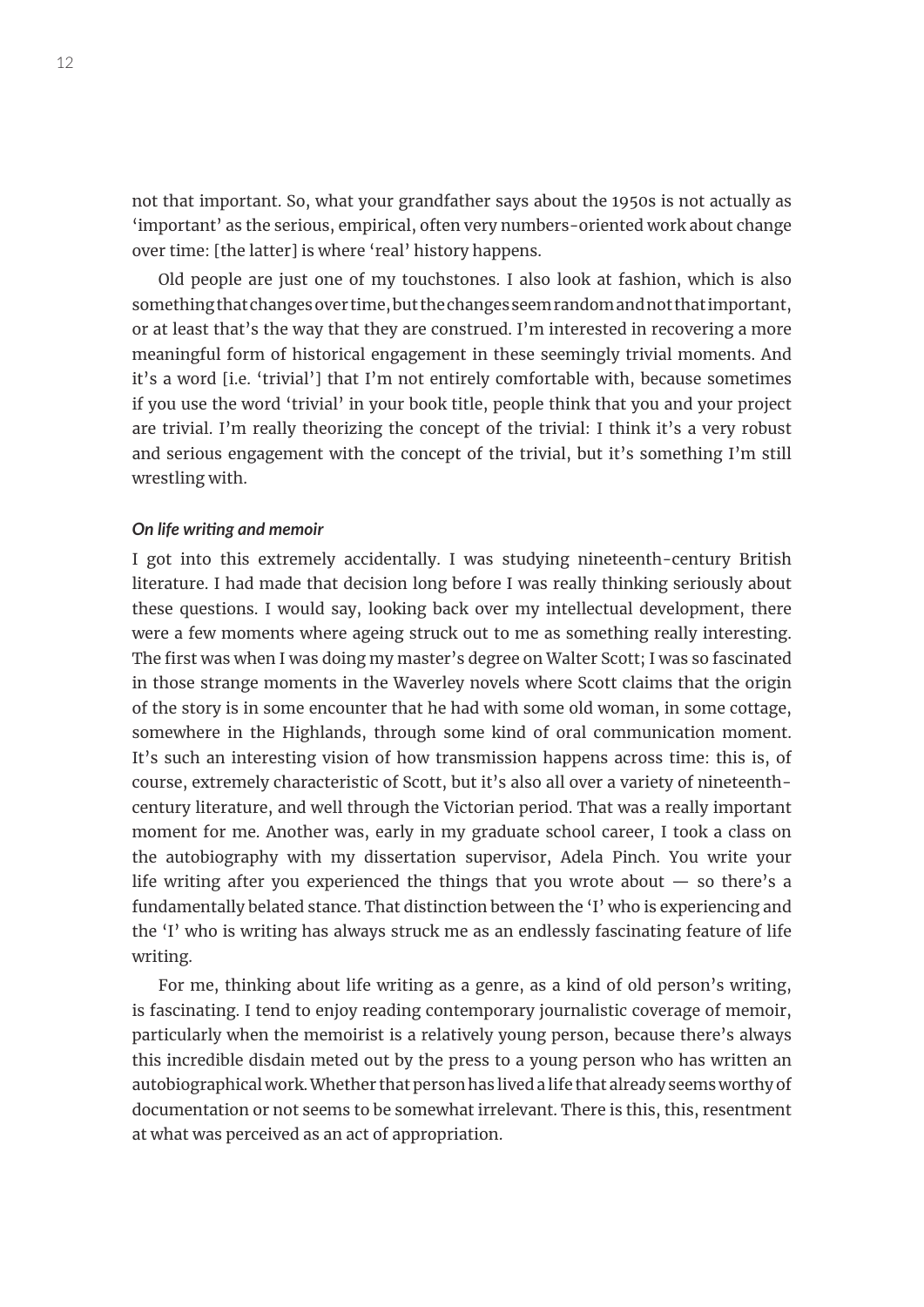### *On (post)-liberalism, the ideology of progress, and appreciating King Lear*

One of my really big interests is the fate of liberalism in the twenty-first century. After a long period of dominance, liberalism seems to be on the outs  $-$  then again it totally persists. I think that we need to really understand its rhetoric and its logic, in order to understand our ostensibly post-liberal moment. And that's perhaps one of the overarching ways that I'm really interested in the way those kinds of thinking about history seem to animate the postmodern condition, or maybe just, like, the contemporary twenty-first century condition.

John Stuart Mill's *System of Logic* (1843) is often cited as a wholly progressive vision of history. Yet if you read the text carefully, Mill seems deeply hemmed in by limits on all sides. He argues that progress probably originated at a particular point, it didn't go back earlier than that point; he also seems to see it happening in only certain branches of knowledge. So, in the arts and literature, there really isn't progress; there's only progress in certain things. And Thomas Babington Macaulay's essays on history [i.e. *Critical and Historical Essay*s, 1843] is often invoked as the patron saint of this ideology. And again, when you read those essays carefully, they are much more conflicted and ambiguous than I think we tend to acknowledge.

The idea of historical progress — that there's a kind of naturalness or an inexorableness to historical progress — has been violently undermined. Then again, it absolutely persists: for example, in the bestselling work of Harvard psychology professor Steven Pinker, whose book *The Better Angels of Our Nature: Why Violence Has Declined* (2012) spends several hundred pages establishing its premise that violence has declined in the *longue durée* over every human culture, and on every scale of reference. This book was a bestseller! So, I think that, despite the copious evidence to the contrary, there is a really firm belief that there is progress, and that there will be. Even the same people who are highly agitated about deeply urgent issues of climate change, or of deregulated capitalism — some of those same people, when you get them on a topic that isn't directly related, they still speak in a way that implies that there has been progress over the past decades and that there will be progress in the future. We urgently need to understand this idea of progress: it may appear old-fashioned; then again, it seems to undergird all of our thinking.

When I taught *King Lear* in graduate school, I was told by a friend that her teacher had once said that 'unless you were old enough to have children who had betrayed you, you were not old enough to appreciate *King Lear*'. Maybe that guy was right, was the conclusion I came to! [laughs] *Lear* has always been my least favourite of the Shakespeare plays (don't quote me). But I actually like the idea that maybe there's literature that I'm still too young for. I like the idea that there's literature that will appeal to me more as I get older than it does to me right now — or that it would have to me when I was eighteen years old.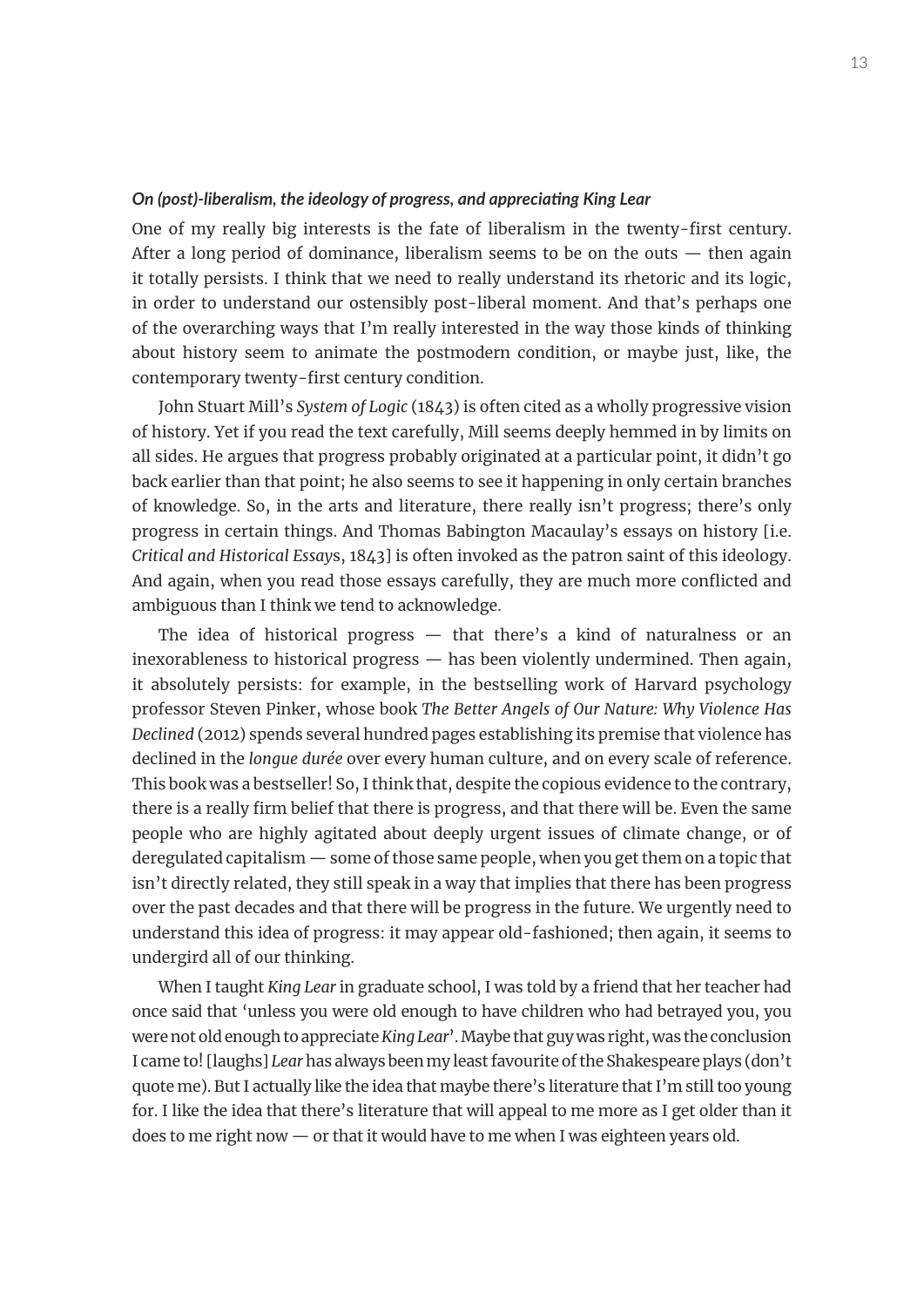Then again, also when I was teaching *King Lear* in graduate school, I was observed by a female faculty member in my department who was sort of a mentor. I told this anecdote in class, and she told me afterwards that she didn't think that I should have said that, because 'you just shouldn't make assumptions about what life experiences the students have or have not had'. She said that it was, of course, entirely possible that there were students in the class who had cared for an ageing parent with dementia, for example, and that really stuck with me. So, I think that when I approach my teaching now, I tend to really try to avoid any kind of assumptions about what it means to be eighteen to twenty-two years old  $-$  that they are even eighteen to twenty-two years old! Or that my experience of being that age necessarily has anything in common with theirs. I think in practice it often does, but I try to remove that kind of bias from my speaking on as many subjects as I possibly can.

# **Jacob Jewusiak (35.38–44.13)**

My name is Jake Jewusiak. I'm working at Newcastle University. The title of my new book is *Aging, Duration, and the English Novel: Growing Old from Dickens to Woolf* [Cambridge University Press, 2019].

# *On ageing, duration, and impact of literary form*

My interest, at the beginning, was in *ageing* is a process, which is what my book was about. So I was really fascinated with the way that the novel was able, or at times unable, to represent characters growing old in a kind of real time. In some of the chapters, I was focusing on issues of gender, social class, and questions of utopia, topics like that. Now I've become increasingly interested in a postcolonial approach, paying attention to race in a comparative account between Indian and English literatures.

My book is interested in ageing as a process and, in particular, the kind of formal limitations in the novel to representing that. Many of those conventions where a character will grow old very quickly after a trauma — they might develop a grey hair after they lose their fortune; then they, like Grandfather Trent in [Dickens's] *The Old Curiosity Shop*, become demented after that. I was interested in the way in which the novel was compressing those, the duration of ageing into really more descriptive moments or sketches. And I was reading that formal convention as connected to larger cultural movements that were repressing ageing, attempting to push it to the background of experience — for some, attempting to appear younger, to be more competitive for work, for example, or trying to secure a successful marriage. These are the sorts of things where the process of ageing is being hidden or obscured to some degree. In what way does the novel — I don't think that it necessarily *creates* that [effect], but it does, and it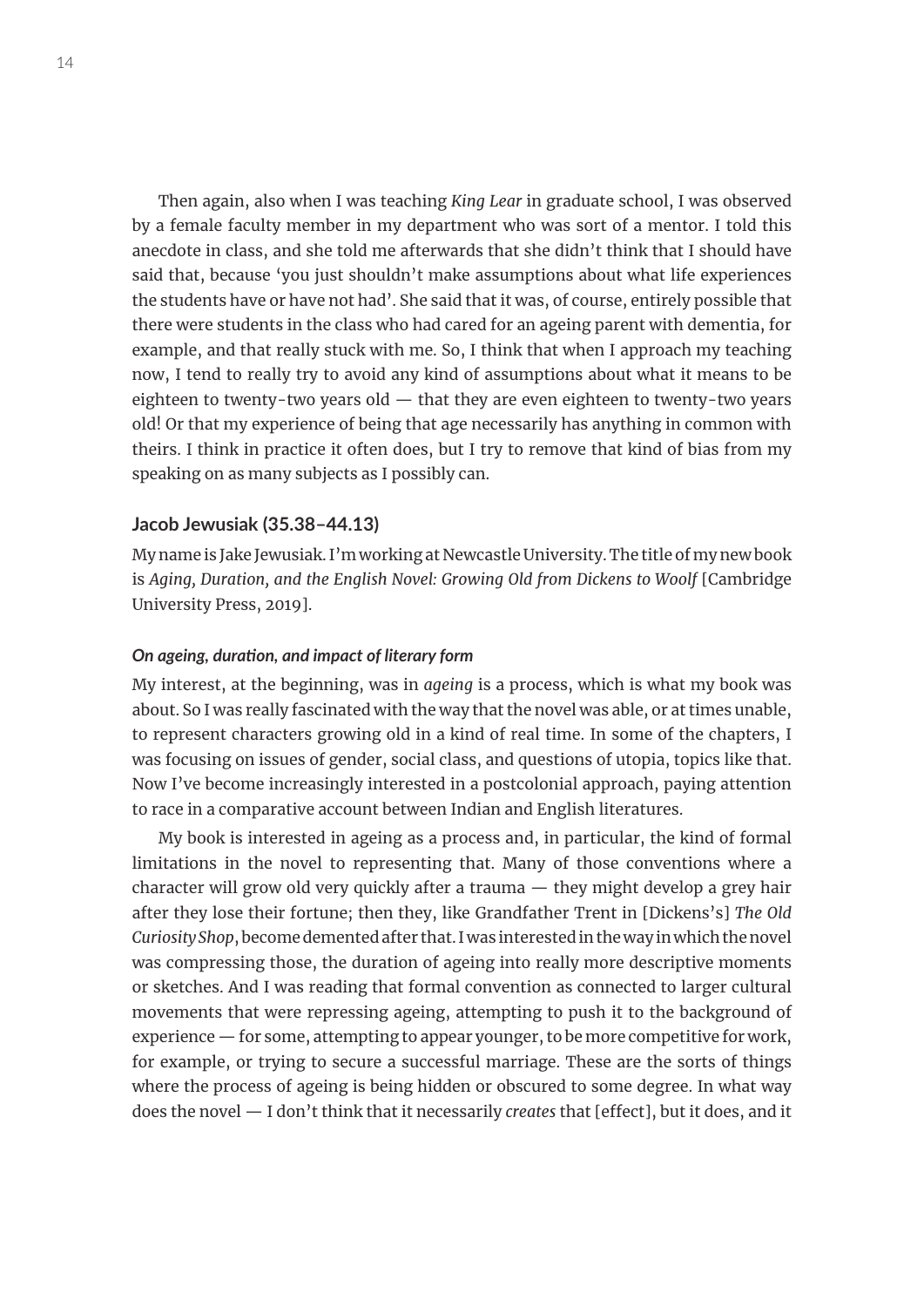also reflects it. So there's some way in which the novel is training our attitudes towards ageing, and the very limitations with which it can represent a character growing older.

One of the turns to form in the book — one of the things that kind of pushed that forward — was a sense that a lot of the [age studies] work had been about recuperation. Which was great, but how do we move past or perhaps develop an alternative line of analysis that might go parallel to a lot of the work that's already been done in the past? What does form offer that's different or new?

One of the things that I'm attempting to do is to think about how literature is implicated in the way that we see, the way that we construct  $-$  I don't want to say phenomenology, but you know — a kind of phenomenological sense of how form can shape our perception of ageing. That's how I imagine form not as a purely aesthetic thing, but one that's deeply connected and entangled with issues of culture and history. I'm using 'duration' out of the sort of Bergsonian tradition, partially because of the time in which he was publishing, and it's connected to my work in that sense that the kind of tail end of [the period my book discusses]. But I'm interested in duration, not as a kind of diachronic process of X after Y after Z, but thinking about it more synchronically, as something that elongates or contracts.

# *On representing durational experience: H. G. Wells and George Eliot*

Some of the other thinkers that have been important for my thinking of duration in the book have been [Gilles] Deleuze and Brian Massumi, in thinking about affect and whatnot. I guess the attempt has been to think about duration as a kind of continuity, rather than contiguity, and the ways in which the novel works to take duration and say, here is time passing — everyday time — and to convince us that sort of durational experience is something that actually is more like a series of points, just like one word follows another. But I don't think that duration is quite like that. There's no space between times, it's kind of all connected. And the novel works to punctuate that experience that, in our lives, is not punctuated at all.

On the one hand I look at negative examples because I think it's impossible to represent duration. I guess Proust tried to do something along those lines, but it's still written, which is one of the points I'm trying to make. But there's a lot of examples where it's very absent, right? So, in one of H. G. Wells's short stories, the  $-$  oh God. Now I'm forgetting the title of it. The … something of Mr Elvesham …

**Andrea Charise**: The Story of the Late Mr Elvesham.

Yeah. It's just a bunch of generic words at the beginning, so it's completely left my mind. [laughs]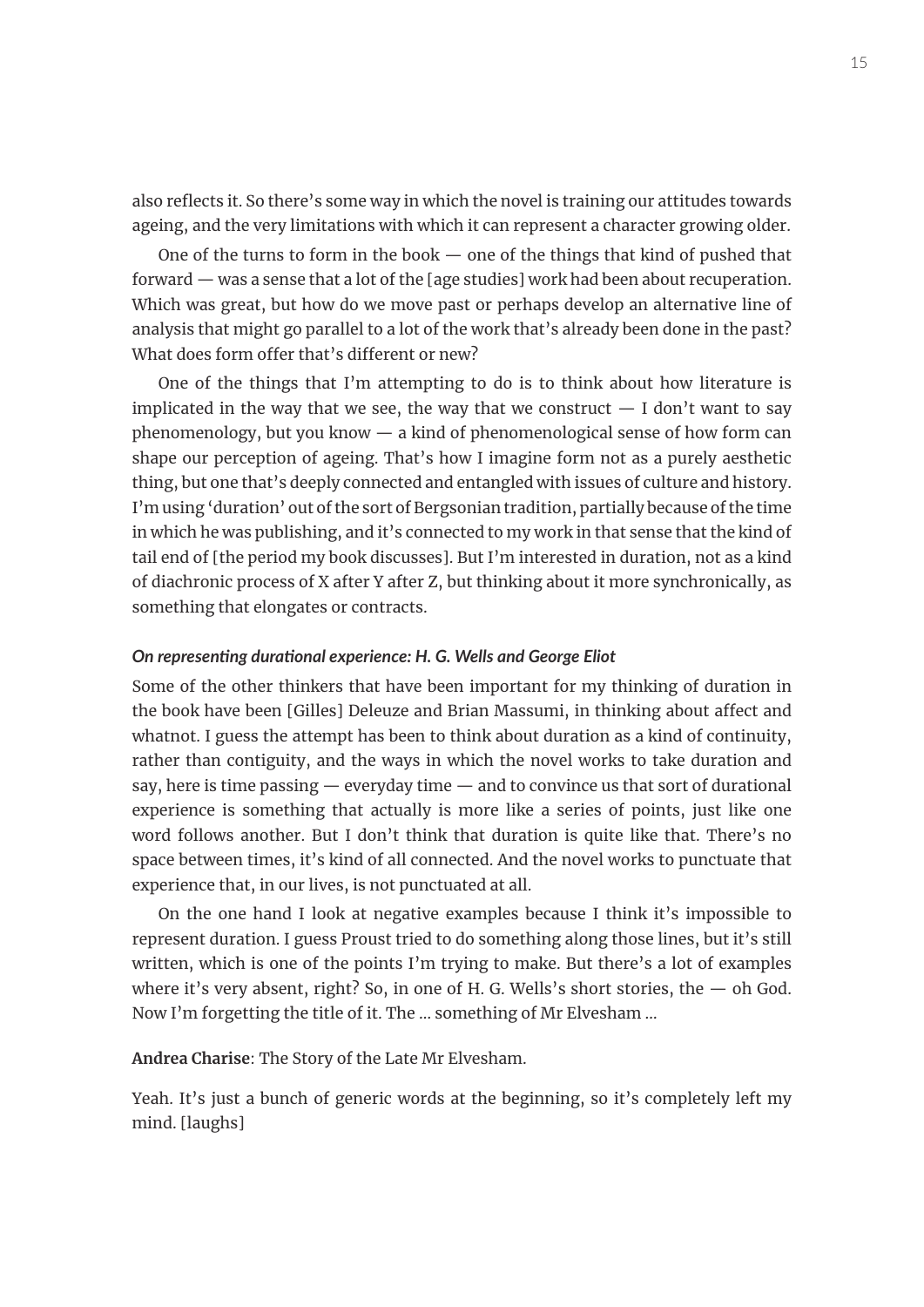**Andrea Charise**: No duration. Immediate satisfaction.

Thank you! But yeah, in this short story, it's basically a 'freaky Friday' story, but without the comedy: a scientist creates a potion that is able to transfer his own older body with a younger person without consent. When the young man, who's now been converted into an older one, wakes up, he is looking in the mirror and thinking, 'what has happened to me? I feel like all of my life is disappeared*.*' He comes to this shocking realization that he's old. It's a science-fiction story, but at the same time it's touching on something very real, an intimate experience of ageing: that moment of critical age awareness where you suddenly realize something, right? There's this shocking moment: something's changed or you feel changed or whatnot. That moment is one in which you've realized that a lot of duration has slipped away from you  $-$  that you've skipped over it unreflectively or uncritically.

I started off in graduate school wanting to work on British modernism. And whenever I was taking a course with Danny Hack, then we started reading some of the nineteenth-century stuff. It was actually [Elizabeth Gaskell's 1852 novel] *Cranford* that sort of turned me. At the time I wasn't thinking about issues of age at all. It was just thinking, like, this is such a bizarre, such an interesting novel from a formal standpoint. Episodic and loosely knit together. Almost plotless.

Thinking about intergenerational relationships was something that always interested me. I was reading George Eliot's novel *Romola* and there's this scene near the end of it when Baldassarre is sitting next to the river and just watching the currents flow, trying to find some food. He's been abandoned until his son floats by and he picks him up and actually kills him. This image resonated in my mind because I was thinking, you know, how many people have actually thought deeply about this character who's been forgotten by the novel  $-$  and have we, as critics, also forgotten about him too? I didn't end up going to write about that, but that was the beginning of it from a professional context. From a personal standpoint, I was raised by my grandparents and I think that to some degree there was maybe a sense of, little sensitiz[ation] to reading for age, based on that experience.

# *On teaching — and learning from — age studies*

In the past, I've given job interviews and job talks and I've talked with people after the fact and with jobs I didn't get. They expressed to me a kind of concern that, 'Oh, the research is great. The scholarship is great. You've published great stuff, but we're a bit concerned that the students won't be interested in your topic.' This was, I think, coming very much from the declining enrolment crisis in English, and in humanities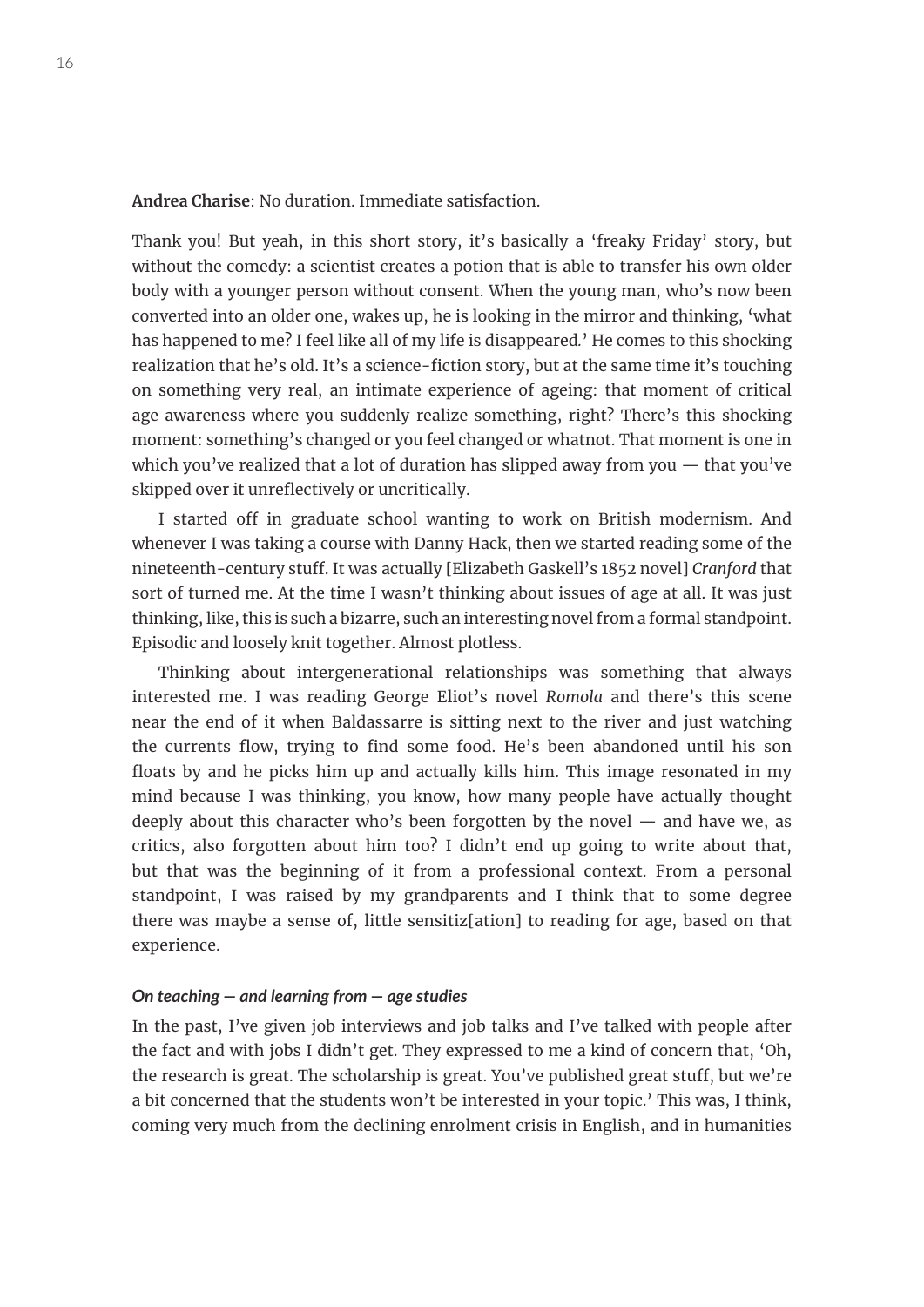more generally; that there's some concern that old age might not appeal to students as a sexy topic that they might want to take.

However, now that I've been working at Newcastle, I've had my course directly on this topic in the nineteenth century. In the student evaluations, they've been actually extremely positive about the topic. Typically, the comment would go something like, 'At the beginning, I didn't think that this is going to be interesting', or 'I hadn't studied this at all before.' And that's precisely the reason why they found it to be compelling — because it was something new. And I think that they felt like they had a bit more room to stretch their legs, given the amount of scholarship that's currently in the field. Perhaps that they felt like they could take ownership over some of the things that they're saying; they're not just repeating what someone else has already done before. So I think that the students, at least what they were writing in the eval[uations], have been pretty good. For the most part. [laughs]

Age studies has always been a highly intersectional field, but there's still opportunities for pushing it even deeper, especially when it comes to issues of race and perhaps thinking globally — at least in the humanities version of what we do. I don't know why I keep reflecting on these traumatic job memories, but yeah. I was giving a presentation and someone asked me: 'what do you think about ageing and climate change?'. And this had, what I thought, absolutely nothing to do with what I was working on whatsoever. It took a couple of months, after the initial surprise wore off, that I was thinking: actually, there's quite a bit that you could do on that topic  $-$  both in the nineteenth century, but especially right now, in moving the fields together.

# **Travis Chi Wing Lau (44.19–56.30)**

My name is Travis Chi Wing Lau. I work in eighteenth- and nineteenth-century British literature, but I'm very interested in the medical humanities, literature and science, and disability studies. My current book project is on the history of the anti-vax movement as a literary and cultural phenomenon. I've called it *Insecure Immunity*.

# *On age studies, disability studies, and the chronicity of living*

I came to this field not historically committed first; I was interested in the questions, thinking about bodies, the history of bodies. And I was interested in monstrosity and why certain bodies get marked out as one thing or another. I realized those were the questions I was asking, but I didn't understand that they were historical questions. I had really formative influences when I was at UCLA where I was prompted to think about the Gothic as a very particularly historically specific genre that is becoming popular at a certain time. And it is unsurprising that at the same time, science and medicine are changing.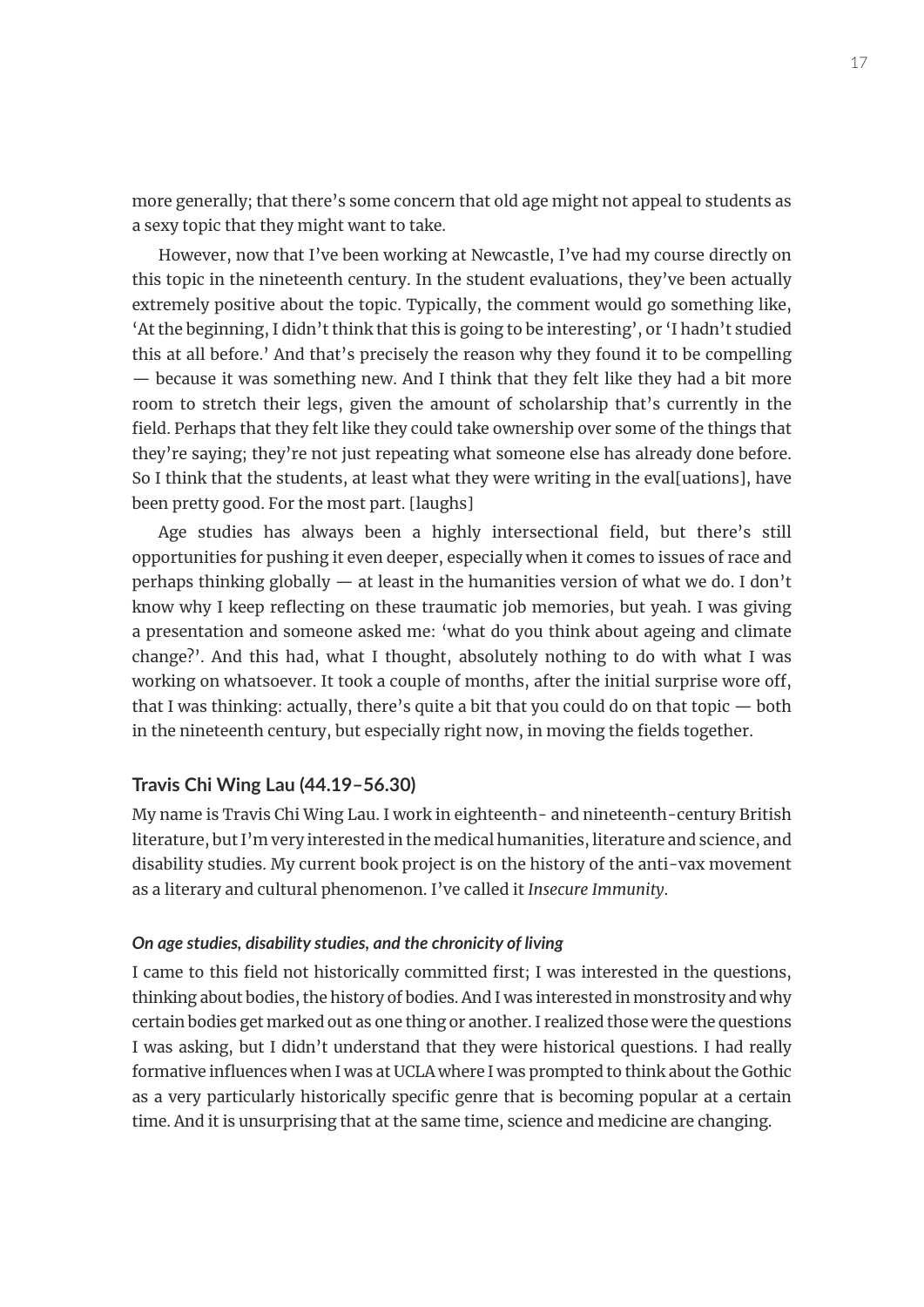I'm very interested in the way that age studies and the way disability studies has been putting pressure on the issue of age — they make us think about temporality in really interesting ways. Ageing suggests a movement towards senility or oldness (if we want to put it that way), and that is a certain linear concept of time. Disability studies, and even queer studies, has prompted us to think differently about what does it mean to age or to mature? That's something that I've been thinking a lot about with my work on vaccination, which is a pre-emptive, future-oriented task or procedure. What does it mean to secure health in the future by doing something now? In some ways that is an ageing question, especially because vaccines are not always going to be lifelong; they require boosters. They do age, so to speak.

I believe it's Arthur Frank who was talking about the ways in which illness and disability interrupts a life course. And it creates something that he describes as 'narrative wreckage', in which a life is, to use a sort of nautical metaphor, shipwrecked, or has fallen into disarray and needs to be repaired. Even in that model, there is a sort of curative timeline in which that eventually must be repaired or that person will remain in this state perpetually  $-$  and that seems to be an undesirable thing. I've been trying to think about, even in my own work as a poet, the ways in which poetry offers us a way of sitting in that contingency before the moment of cure: the possibility of chronicity, which is another interesting time term, right? What happens with chronic illness that eludes a sense of finality, or eludes that curative moment that we're told we should desire (and we may sometimes desire).

My poetry has been trying to think about my experience of chronic pain. In chronic pain there isn't the resolution — there isn't one. For me, that's very much the case, as it will involve incredibly invasive spinal surgery; for me it was, it was not the best choice because of its consequences and the possibility of paralysis, which was incredibly terrifying to me. So I've had to learn in some ways what it means to live with something that doesn't necessarily have an end. That might worsen in fact, and may attach itself to other forms of disability and illness. And that to me is a sort of bentness to my development, where I feel like there were certain things I could have done physically before that are now entirely foreclosed. Instead of tragedy, I'm thinking, is there actually a new set of branching life paths that I have in my ableism, which I will admit is true  $-$  my internalized ableism  $-$  I did not think were possible.

#### *On crip time, reproductive futurity, and queering life's 'milestones'*

The concept of crip time, I'm indebted to a number of disability thinkers for this. Alison Kafer being one of them, and Margaret Price, both of whom are responding to the ways in which linear time tends to put certain pressures on us to do certain things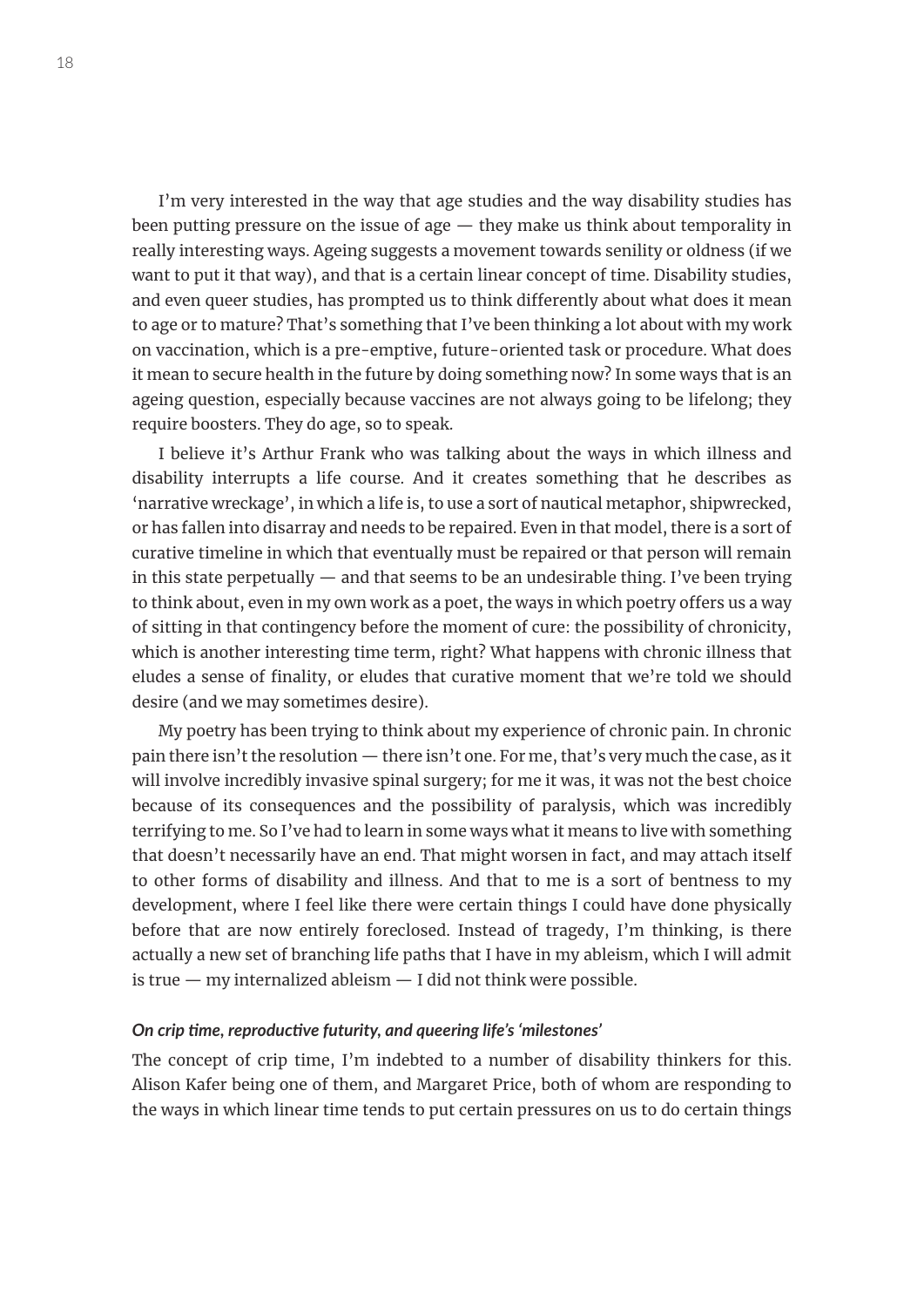like milestones. Normative development means you should be able to do these physical things, or you must have achieved this social milestone, like getting married, right? This is also a queer time question, but crip time often gets played out in institutions as 'let's give our students more time for an assignment'. And that's the surface level of what crip time tends to be, and that all bodies are not necessarily designed in the same way, therefore, their relationship to time is different. Expecting everyone to adhere to the same timeline  $-$  from a crip time perspective  $-$  is an ableist thing.

I will always refer back to Alison Kafer's definition, which is: instead of bending bodies to the clock, you bend the clock to the bodies. That's a great way of thinking about it, both practically, but also about it, theoretically. It is time exploded, and I think these are Alison's words. What happens when we let go of the expectations of a timeline that must proceed in a certain way. In health terms, [this takes the form of] the linear narrative of: you have a problem; it is diagnosed; you are given possible treatment options, and then you're cured. What happens when that timeline fails? That is also crip time.

The way I think about temporality has been entirely conditioned by my understanding of queer theory and thinking about reproductive futurity as the main mode by which heteronormativity gets perpetuated (what Adrienne Rich calls 'compulsory heterosexuality') but, related to disability studies, compulsory able-bodiedness: [the ideology inherent in the idea that] if you are young, you should be able bodied. A great example of this in my personal life: just recently, I've been going through physical therapy for my chronic pain and any number of people walk up to me and go, 'you're too young to be here. I'm surprised you're here*.*' It's a set of assumptions about my youth as being somehow spared from, or not yet encountering, forms of debility and disability.

And to me, it is also related to queerness and being askew from normative time (to use 'queer' as a sort of verb or method). Reproductive futurity — which says you are not a successful person unless you have been in a heteronormative coupling that then produces another generation — still, in many ways, impacts the ways in which people feel like they've developed, they've matured, they have become adults, functioning adults. I think about that cultural pressure all the time, especially with the rise of fertility. Why is it that IVF [in vitro fertilization] has become such a marketable thing? It's in many ways playing upon the expectation of reproductive futurity.

As somebody who was raised Chinese, there is an immense expectation for children to be caretakers for their parents. One might critique that as an unfair expectation. But for me, there's a certain, not just reverence, but responsibility — an ethics of care that is built into the way my culture works, where it is not just duty and obligation, but a fulfilment of a life's path. That part of becoming an adult, too, is learning to care for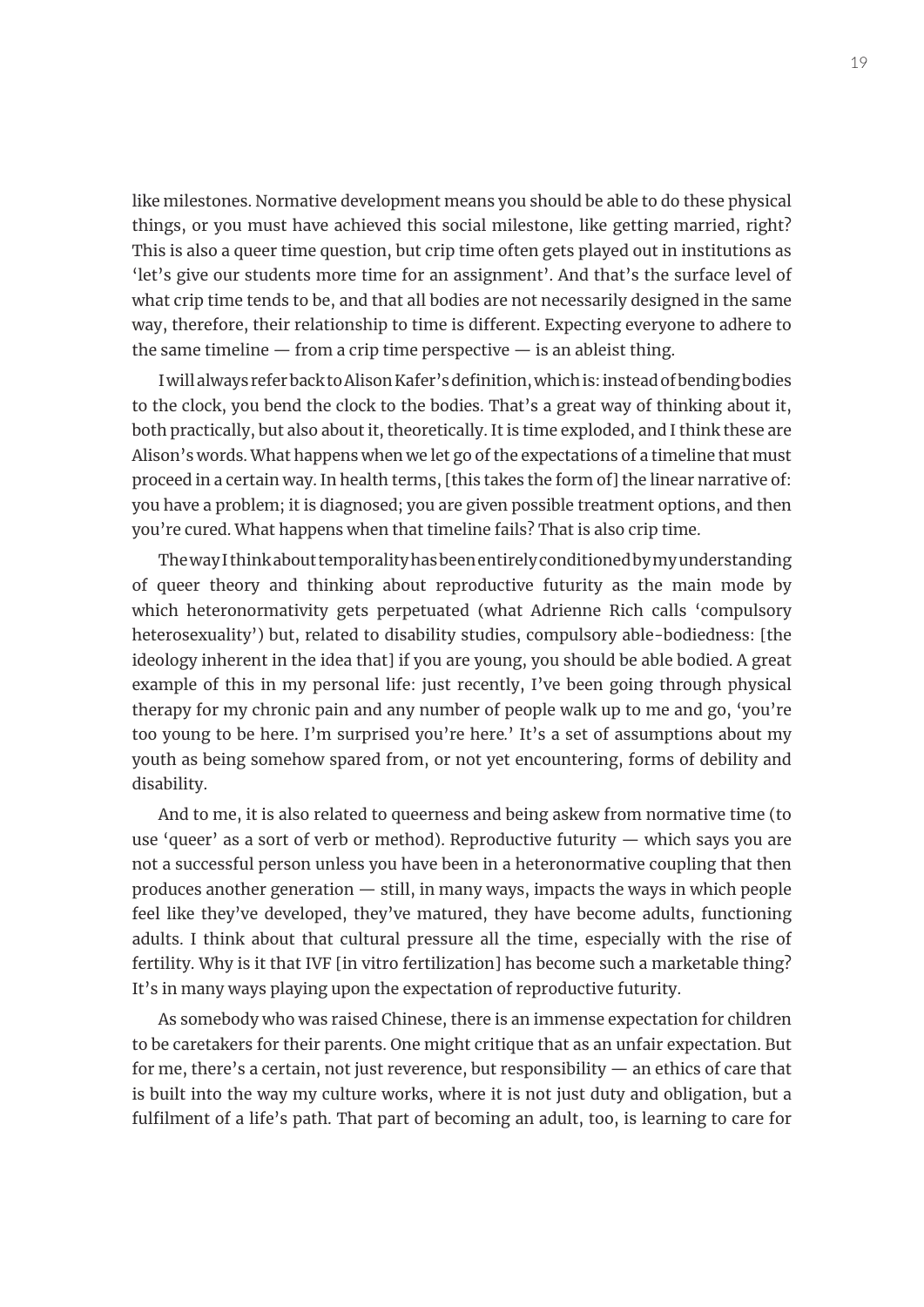others. And I think that is not a way that Western people perceive Chinese expectations of ancestor veneration, or caretaking later on.

The other way I've been thinking about this, too, is the ways feminist and queer and disabled scholars have been forcing us to think more complexly about ethics of care. Even with IVF technologies, the global South is the place by which these technologies get perpetuated — the sort of birth tourism that happens in the global South. What does it mean that the caretaking responsibilities of this future generation of Western white families is being done through the reproductive labour of the global South? This is an intersectional issue. And we cannot think of [IVF] purely in terms of just reproductive function, but the labour of care; how it gets — to use a word that is perhaps disturbingly appropriate — globalized and outsourced.

# *On generational difference, interdependence, and the future(s) of literary age studies*

I'm really interested in thinking about the way age  $-$  which typically in a colloquial way gets reduced to a number, but it's also a set of individualized experiences, contradictions, paradoxes, that are deeply idiosyncratic — allows for certain things like #okboomer, which is a calcification of a certain age group that seems to have promised interdependence and success and all the other attending ideals, and has failed to do so. It's easy to do that. But to chart moments of solidarity or connections across age groups would be really interesting to think about. What does that actually mean when the instinct now is to find every moment of difference? I think disability studies, if it's taught me anything, it's that society and culture has a really powerful way of investing certain universals with the promise of certain ideals, right? One of the things that youth sometimes does for us is to say that we will be  $-$  this is a cliché now  $-$  when people are in their twenties, 'I feel invincible. I feel like I'm immortal. I can do whatever I want*.*' And in some ways that too is a fiction, right? It's in our films, it's in our literature that when you're a certain age, you should be able to do certain things.

But if you ask people, 'really: has your life path actually gone in that way?', many people would say no. And it's these moments of contradiction where, say, a person's development didn't go as they expected, or it took a detour; even this spatial language of 'meandering' or 'going off path', 'the straight and narrow', I'm following these heteronormative terms  $-$  and what they imply about a life course. If we're thinking across age divides, whether or not the generations experience it differently: there are resonances in that feeling of displacement, feeling like what was promised to you is not how you expected. And rather than invest in that myth or double down on it  $-$  which I feel like sometimes it's easy to do because it's familiar and known — what would it mean to undo those narratives by creating new cultural myths or new cultural identities that are not so ageist in their understanding?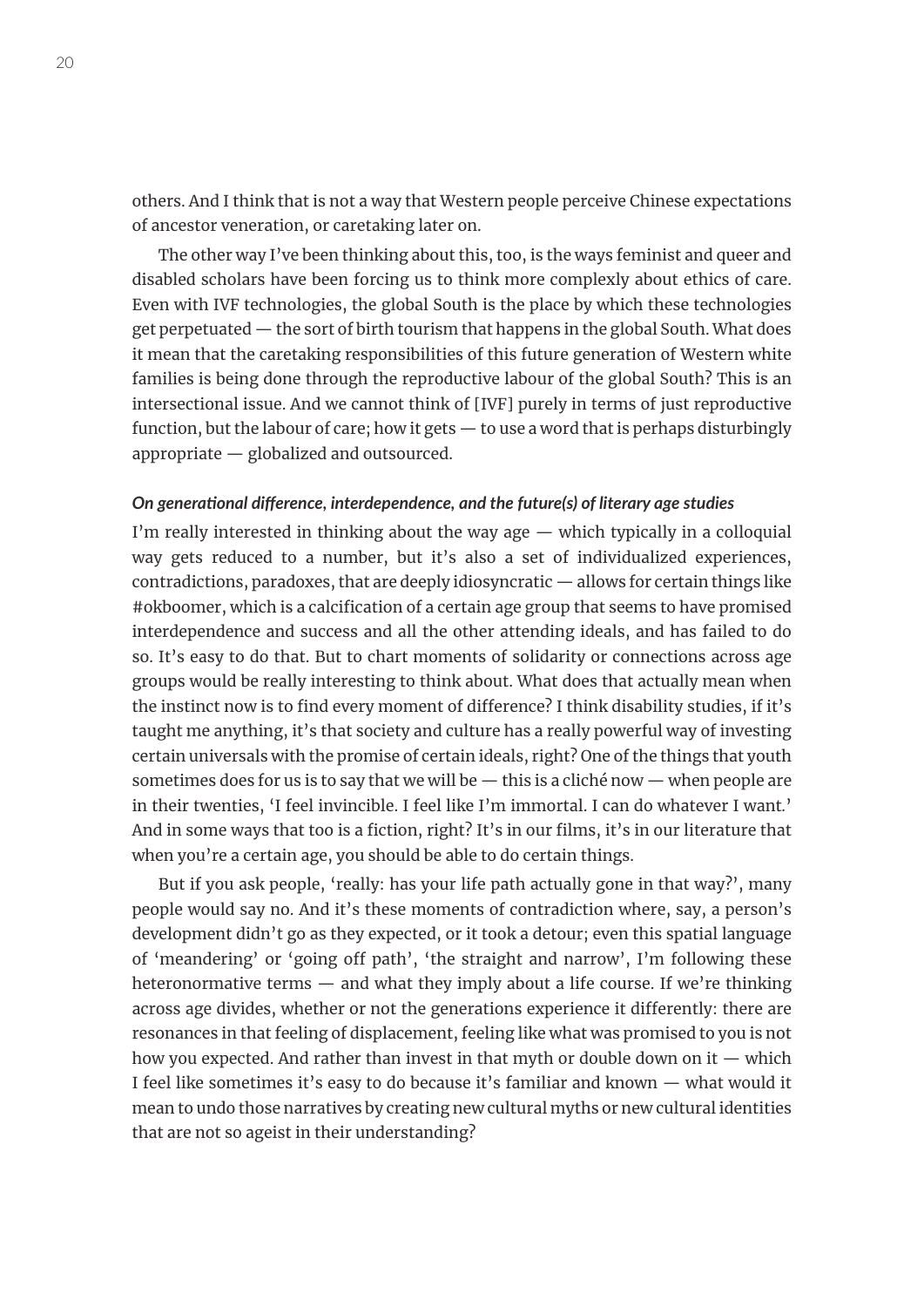I've been trying to think about where else disability is grappling with the issue of age, maybe not explicitly in terms of age studies. The new direction that historical studies of disability are starting to move in is: what happens when we move away from physical disability to invisible disabilities or cognitive disabilities? And to be frank, I feel like we don't talk about it very sophisticatedly. That's unsurprising because when we're going to the archive, it's way easier to locate the physical disability than the invisible one. That's where the challenge is now. How do we think about cognitive difference, and neurodivergence or neuro-atypicality, as a way of thinking about age in history?

In many ways, literature is the space where the very terms of cognitive difference get worked out. I'm thinking about all those strange moments of temporality that appear all through literary forms in the eighteenth and nineteenth century that often involve illness or disability. It is a moment for us to think about how our imagination of what time is, and what normative time is, is actually very limited. There are things that escape our ability to translate immediately into language. For neurodiversity, there's a way in which I think novels, especially novels that have recursive structures, or are sectioned in ways that fold or intertwine with one another: these forms ask us to think about, what are actually our neurotypical ways of approaching one narrative, another life? How do these forms challenge us to think about those assumptions of neurotypicality, right? The moment that you decentre the able-minded or the ablebodied, suddenly these narratives seem very different.

# **Conclusion (56.35–1.10.50)**

#### *On the past, present, and futures of ageing in nineteenth-century literature*

**Devoney Looser**: I think I bring a bit of a 'past is prologue' vision to this. That is, as someone who came up through an academic sphere where it went from women's studies to gender studies, and lots of questions about whether you should study women separately  $-$  or, what does it mean to move into some new labels?  $-$  I see age studies, ageing studies, going through some similar kinds of institutional discoveries, moments, and growing pains. I think those have been, on the whole, positive for women's and gender studies: they have compelled thinking of the field, its subjects, and objects in new ways. And that's probably something that age studies also needs to do next: to think through the people it's excluding, including, and why. To think about why it is that when we say 'age', we still think 'gerontology': that really is not ultimately going to get us thinking in new ways about the life course.

But thinking about creativity across the life course is a crucial part of what age studies is doing, and can do  $-$  and what people beyond the field could grasp. I do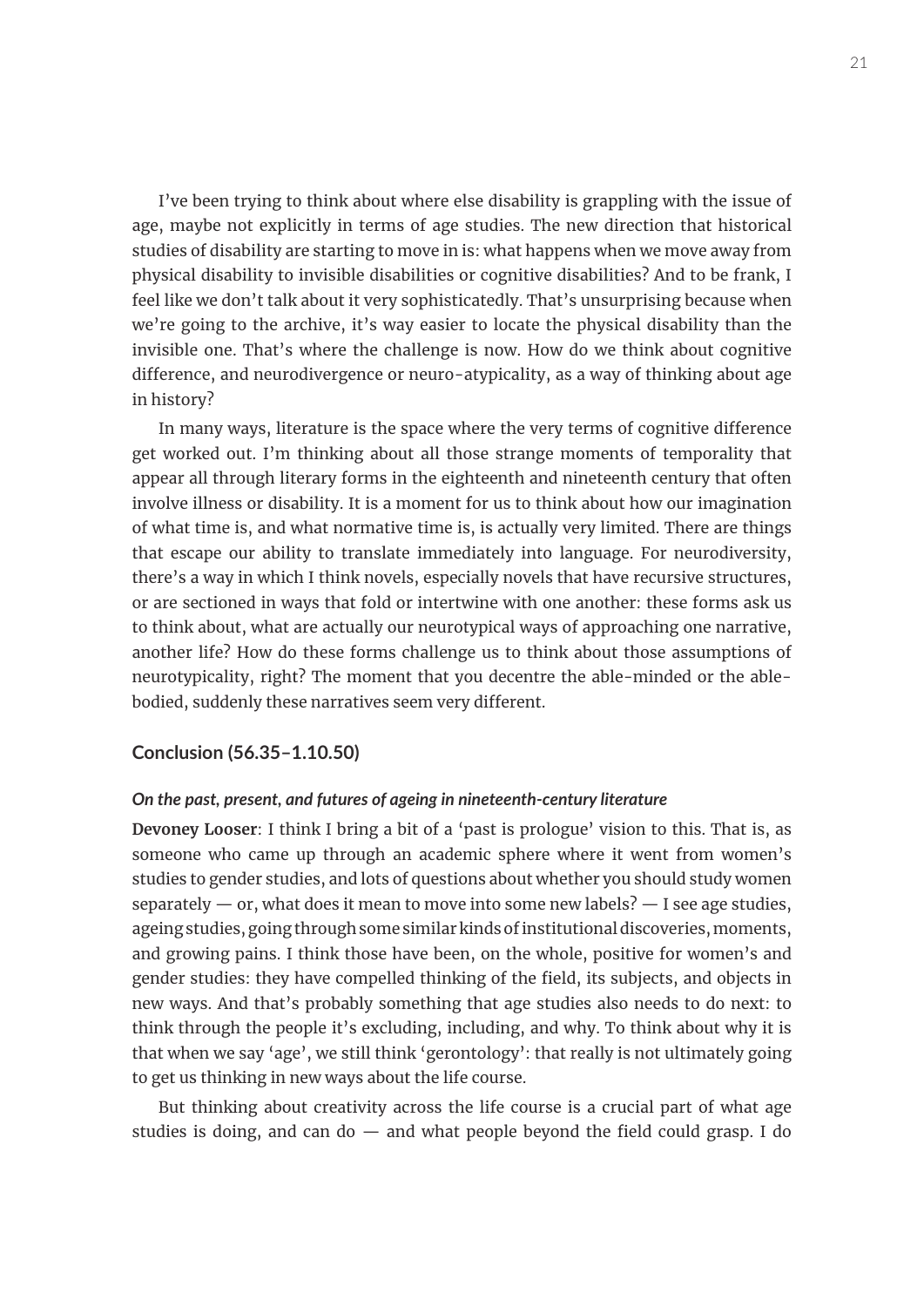worry a little bit about what you [Andrea Charise] in your own book [*The Aesthetics of Senescence*] called imagining age studies as 'spot the old person': I do worry in the arts about age studies being *help the old person make things*. And that is not what age studies in the humanities ought to be limited to, 'spotting' them or helping them make things. These are both noble things, not to denigrate them at all! But I would hate for the entire field to be understood as limited to those things. That is scratching the surface of what this field ought to be having us reorient ourselves to think about.

**Ruth McAdams**: One of the things that I've been pondering, and I'm sure you have thoughts on this, is about the relationship between age studies and childhood studies. Childhood studies is a perhaps slightly better established  $-$  I don't know, maybe that's not fair — set of concerns and approaches, and it's one that I don't know a lot about. But it's one that I think is highly relevant to what we're doing, because it has to do with the way that normative subjectivity is construed within a pretty limited band of young adulthood: between when you become marriageable and when you get married (which, as you know for women, is often vanishingly short; and even for men is more limited in nineteenth-century texts). I look forward to reading and writing more about that.

**David McAllister**: In the same way that I said in my twenties, I found it impossible to imagine age and ageing as a process that I would be subject to, I can't foresee where my research is going to lead me. And I'm excited by the development of this field and its timeliness as these kinds of political issues emerge. The repetition of patterns the cyclicity of issues of generational tension and injustice — should give us pause for reflection to see how it played out in an earlier era. The nineteenth century was essentially the first moment where, in the sociology of generations, there were the sorts of shared experiences by which generations formed themselves as imagined communities (in the Benedict Anderson sense). It's only with industrial modernity that these shared experiences are possible through networked rail travel, through developing media, and networks. Until that point generations themselves had been rather mundane facets of aristocratic reproduction, succession, and inheritance. Suddenly to be able to define yourselves as a generation — which is not purely defined by cohort but defined by your relation to cultural or historical circumstance — emerges from the nineteenth century, and is something which recurs throughout the twentieth and now into the twenty-first century. To look back and see how the Victorians handled and mishandled this should, hopefully, allow us at least a sort of archive of experience that we can refer back to and compare the outcomes of our current status quo, and our direction of travel with how things have been in previous centuries.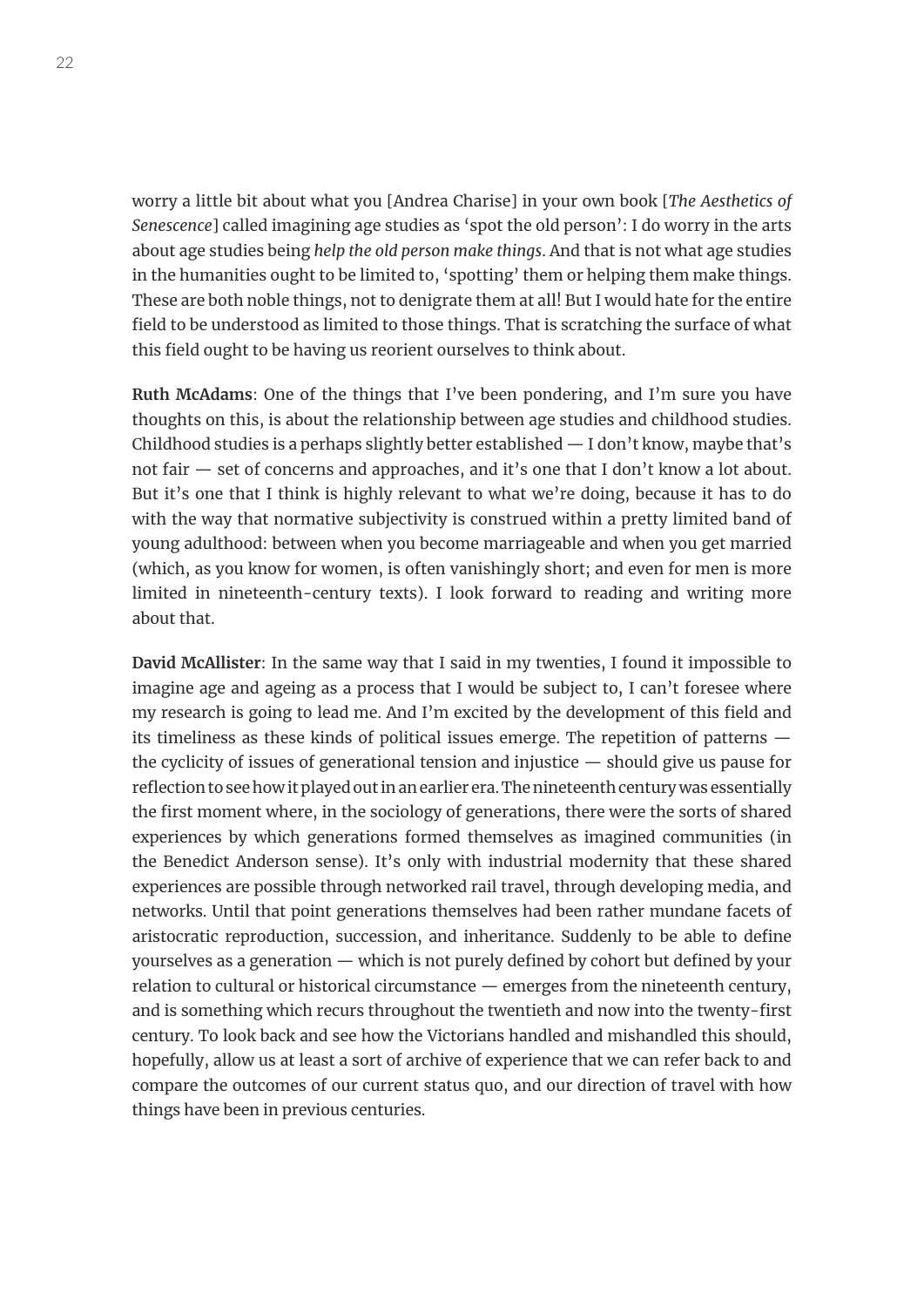# *On contemporary generational conflict: #okboomer, academia, and the possibilities of the classroom*

**Ruth McAdams**: I think we need to take age seriously when we think about intersectionality. But we also desperately need an intersectional age studies. Full disclosure: I am a millennial living in the ravages of deregulated capitalism and with a deeply undermined future due to not only that, but also climate change. And I live under fascism in the United States. Then again [the hashtag] #okboomer is not an intersectional formulation of the way that people in positions of power have oppressed or silenced people with less power. So, I think often in that hashtag, 'boomer' is standing in for other things: like whiteness, like maleness, like upper middle-class identity. It suggests that something is a generational conflict that is, to some extent, a generational conflict: but there are other major fault lines too. It's very possible that simply blaming boomers as a group is not entirely helpful at combating urgent problems like climate change, like the deregulation of capitalism, like fascism, et cetera. So, I have really deeply mixed feelings about this, because on the one hand, I'm on the beat of intergenerational conflict, collaboration, et cetera. On the other hand, I think it's not necessarily a step forward to be blaming boomers for things that not all boomers are responsible for — and, also, people who are not boomers are entirely responsible for.

**David McAllister**: We've become siloed, I think, by and through technology, into agespecific categories who only speak to each other. The means of communication that have become so prevalent on social media, I think actually are serving to reinforce generational division and to retrench those sorts of tensions, which I can see parallels for in the early nineteenth century as well.

**Travis Chi Wing Lau**: I recently wrote a piece about this movement that has received some rightful criticism: the 'slow scholarship' movement. I thought about it as very much a disability project about what does it mean in academia's ableist, hyperproductive culture: what kinds of bodies are not allowed to be in that space because you cannot keep up? I've also been very influenced by the work of Mel Chen who wrote this [2014] essay on brain fog.4 One of the things they mentioned is cognitive disability is the 'unthinkable' in academia: minds that do not react, respond, act. I'm even thinking about my own experience now being on the job market, that kind of performative expectation for not just knowledge but efficiency, speed, demonstration that you can comply with normative timelines.

<sup>4</sup> Mel Chen, 'Brain Fog: The Race for Cripistemology', *Journal of Literary & Cultural Disability Studies*, 8 (2014), 171–84.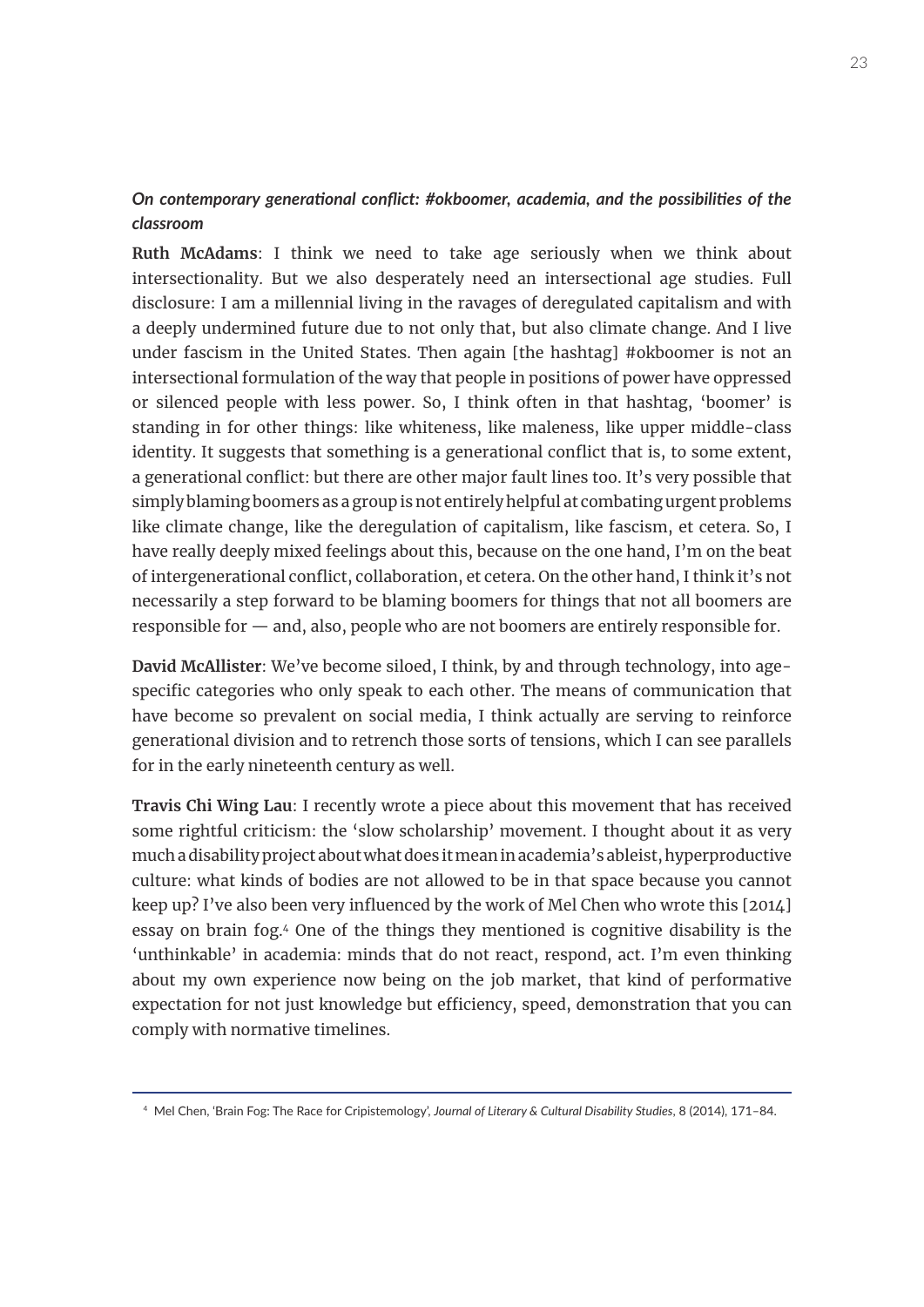In the disability community, 'temporarily able-bodied' was a term that was popular and is now very much criticized for its implications. But the idea that we are all in some ways temporarily abled — we will all face disability in some form — as much as we don't want to universalize (in the same way we do with, say, queerness, where everything is queer and everything is disabled), the fact that we can find common ground with one another in our shared temporary able-bodiedness … I think that's really fascinating. Not just solidarity, but interdependence. In the classroom, when I am in immense amounts of pain, telling my students that  $-$  it's amazing how much my students have reached out to help me, to assume some of the responsibilities, the leadership, and have stepped up to do that work together with me. Just in the same way that I would do that for them.

#### *On strategic presentism, age studies, and the enduring long nineteenth century*

**David McAllister**: Given the focus in Victorian studies in recent years about our relevance, our ongoing relevance, I think that it's important that we engage with these issues. It offers a means of being public-facing, of speaking to concerns of today, in the sort of [V21 Collective](http://v21collective.org/manifesto-of-the-v21-collective-ten-theses/) appeal for things which can be strategically presentist. I think that age studies is a way of thinking about the world around us, in which we can posit the Victorian and posit the nineteenth century, as a useful resource.

**Travis Chi Wing Lau**: I think of myself as a bit of an interloper between periods. The questions I want to ask have not been so easily defined by century, but by shifts: not only in literature, but in theory and practice of medicine. I have been really influenced by the V21 Collective and their move towards what they've termed 'strategic presentism': not just the past for the past's sake, but really thinking about the past's continuities in our present moment. I think for students, understanding why it is the past matters is actually a presentist project, right? And whether or not we think presentism or anachronism are sometimes obstacles to (quote, unquote) good research: in my view, those are things we shouldn't disavow, right? If we ask our students to answer 'the stakes question' in their writing and in their work, why are we not beholden to those same questions? And if that is presentism, I don't see that as a problem. Especially as we think of the British nation as, in many ways, dissolving in a different way because of Brexit, right? The endurance of these seemingly Victorian phenomena is fascinating, and a way of thinking about why it's necessary to look at this period in our current moment.

**Jake Jewusiak**: In comparing the way in which age was functioning as a figure for the relationship between the colonizer and colonized, between the British Empire and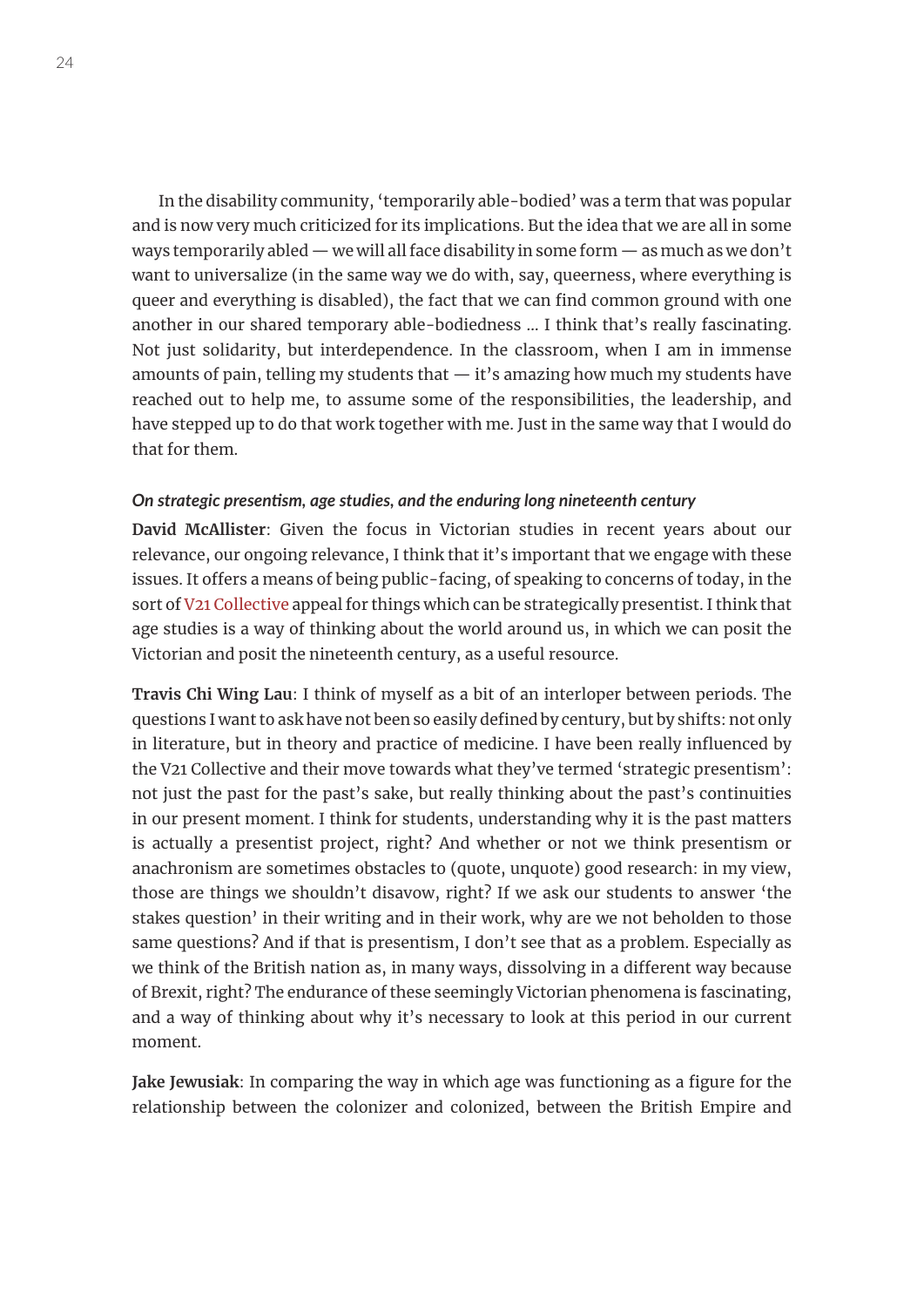India, tracing that legacy from the mid-nineteenth to the mid-twentieth century as a way of understanding now: I think that some of the anti-immigration sentiment that's arisen lately, this populist rhetoric, a lot of it is coming from societies in which an influx of younger people would probably provide a nice balance to ageing populations. The resistance is coming, I think, from a colonial legacy that has shaped the understanding between the metropole and the colony through the lens of age, and through a kind of colonial paternalism between the two.

**Ruth McAdams**: I think that's a really wonderful way of formulating it. Many of what I think are often construed as newly emergent global crises are, in fact, entirely rooted in the nineteenth century: clearly and unambiguously so. For example, resource extraction and environmental despoliation, which we are currently bearing the consequences of, is an entirely nineteenth-century topic. Free-market capitalism is a nineteenth-century topic. The nineteenth century is alive and wreaking havoc today. So, I think we need to distinguish between the relevance or obsolescence of a topic and the age of the topic. If there are certain aspects of the nineteenth century that are truly obsolete, then it's probably not worth talking about them. It is probably not worth studying them. In a way I have a firm commitment to a fundamentally presentist pedagogy and scholarship. I think that if we're going to study the nineteenth century, we're going to study it for its relevance, and not just for its surface difference.

**Travis Chi Wing Lau**: We've been thinking about the relationship between things like medical humanities, disability studies, and all of these adjacent fields. One of my concerns about the way we think about things as so specialized, or sort of field clearing, like — I need to say I do this — what do we lose when we put people together who don't do the same things, but they actually might be. They're just using different terms.

**Jake Jewusiak**: Yeah — I do think that age studies and perhaps medical humanities more generally is a kind of jumping-off point perhaps for making these kinds of connections. Once we start pushing these fields further and further, we'll have more concrete examples of where the successes lie. But I do think that we add an important emphasis on the interface between these scientific problems and adding in the cultural aspect to these disciplines that might not be thinking about those histories and cultural legacies that have led up to them.

There's a proliferation of interest, at least that I'm feeling from scholars in Europe and in the UK, in putting together networks and developing more special issues and pushing this conversation forward. I think also pushing age studies in new directions, such as ecocriticism, perhaps a deeper engagement with post-humanism, there, I think